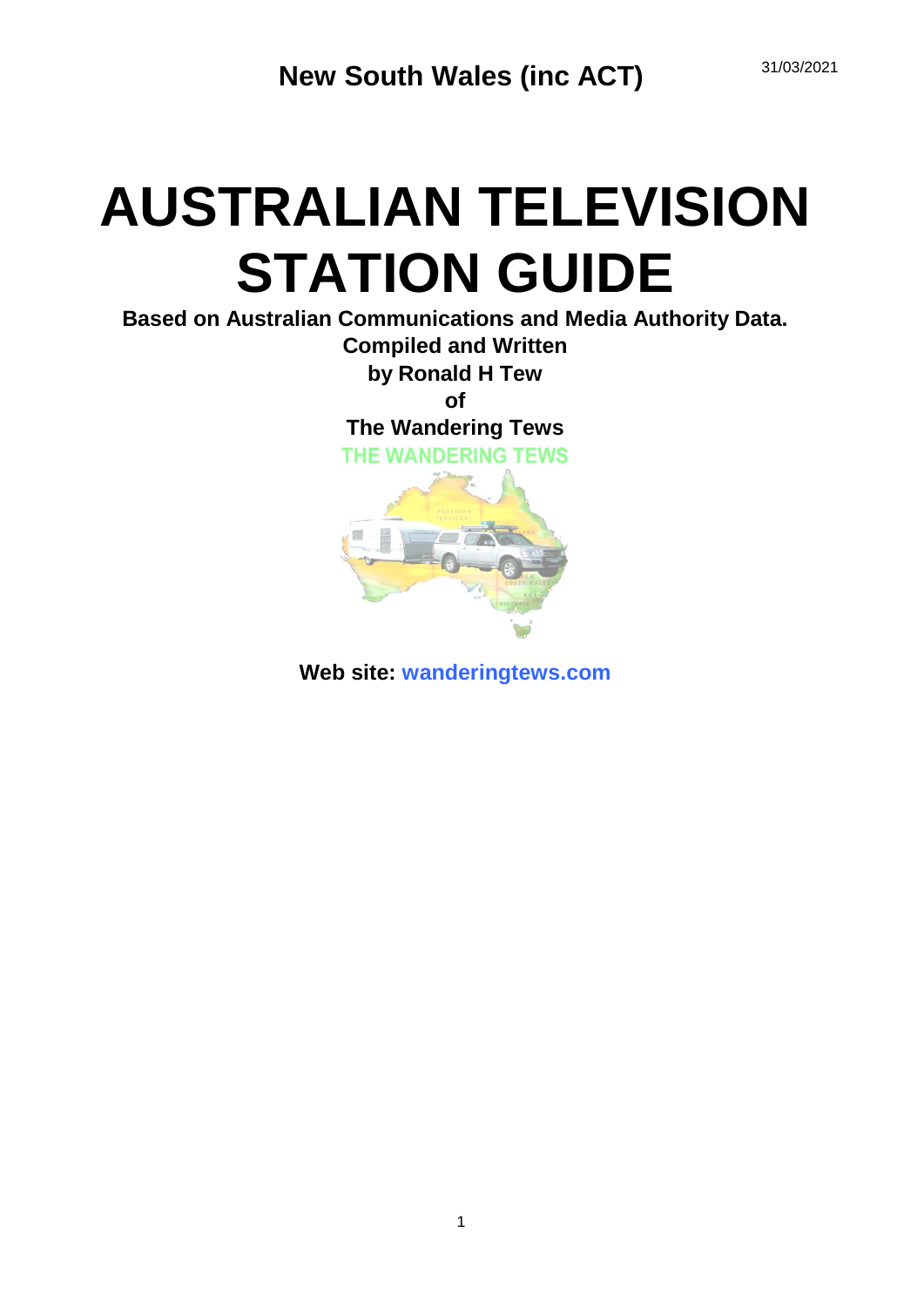|                       |                             | <b>Digital</b>  |                 |                |
|-----------------------|-----------------------------|-----------------|-----------------|----------------|
|                       | <b>Transmitter location</b> | <b>Channels</b> | <b>POL</b>      | <b>Network</b> |
| Adelong               | 3km ENE of town             | 34              | <b>UHF/HOR</b>  | <b>SBS</b>     |
|                       |                             | 36              | UHF/HOR         | Prime          |
|                       |                             | 37              | UHF/HOR         | Win            |
|                       |                             | 38              | UHF/HOR         | S/Cross        |
|                       |                             | 39              | UHF/HOR ABC     |                |
| Albury & Upper Murray | Mt. Baranduda 20km          | $\overline{7}$  | VHF/HOR         | <b>SBS</b>     |
|                       | SSW of Wodonga              | 8               | <b>VHF/HOR</b>  | S/Cross        |
|                       |                             | 10              | <b>VHF/HOR</b>  | Win            |
|                       | From Victoria               | 11              | <b>VHF/HOR</b>  | <b>ABC</b>     |
|                       |                             | 12              | <b>VHF/HOR</b>  | Prime          |
| <b>Albury North</b>   | One Tree Hill               | 28              | UHF/HOR         | Prime          |
|                       |                             | 29              | UHF/HOR         | <b>SBS</b>     |
|                       |                             | 30              | UHF/HOR         | Win            |
|                       |                             | 31              | UHF/HOR ABC     |                |
|                       |                             | 32              | UHF/HOR S/Cross |                |
| Anna Bay              | <b>Water Tank</b>           | 46              | UHF/HOR         | Prime          |
|                       |                             | 47              | UHF/HOR         | <b>NBN</b>     |
|                       |                             | 48              | UHF/HOR         | S/Cross        |
|                       |                             | 49              | UHF/HOR         | <b>SBS</b>     |
|                       |                             | 50              | UHF/HOR ABC     |                |
| Armidale area         | <b>Little Duval</b>         | 34              | UHF/VER         | <b>SBS</b>     |
|                       |                             | 35              | UHF/VER         | Prime          |
|                       |                             | 36              | UHF/VER         | <b>ABC</b>     |
|                       |                             | 37              | UHF/VER         | S/Cross        |
|                       |                             | 38              | UHF/VER         | <b>NBN</b>     |
| Armidale North        | 3.5km S of city             | 6               | VHF/HOR         | S/Cross        |
|                       | <b>Kellys Plains</b>        | $\overline{7}$  | <b>VHF/HOR</b>  | <b>ABC</b>     |
|                       |                             | 10              | <b>VHF/HOR</b>  | Prime          |
|                       |                             | 11              | <b>VHF/HOR</b>  | <b>NBN</b>     |
|                       |                             | 12              | <b>VHF/HOR</b>  | <b>SBS</b>     |
| Ashford               | 2km ESE of town             | 40              | UHF/VER         | <b>SBS</b>     |
|                       |                             | 41              | UHF/VER ABC     |                |
|                       |                             | 42              | UHF/VER Prime   |                |
| <b>Ballina</b>        | See Richmond/Tweed          |                 |                 |                |
| Balranald             |                             | 40              | UHF/VER ABC     |                |
|                       |                             | 41              | UHF/VER         | S/Cross        |
|                       |                             | 42              | UHF/VER         | Prime          |
|                       |                             | 43              | UHF/VER         | <b>SBS</b>     |
|                       |                             | 44              | UHF/VER         | Win            |
| <b>Batemans Bay</b>   | Mt. Wandera                 | 40              | VHF/HOR SBS     |                |
|                       | 18km SW of town             | 41              | <b>VHF/HOR</b>  | ABC            |
|                       |                             | 42              | UHF/HOR         | Prime          |
|                       |                             | 43              | <b>VHF/HOR</b>  | Win            |
|                       |                             | 44              | UHF/HOR S/Cross |                |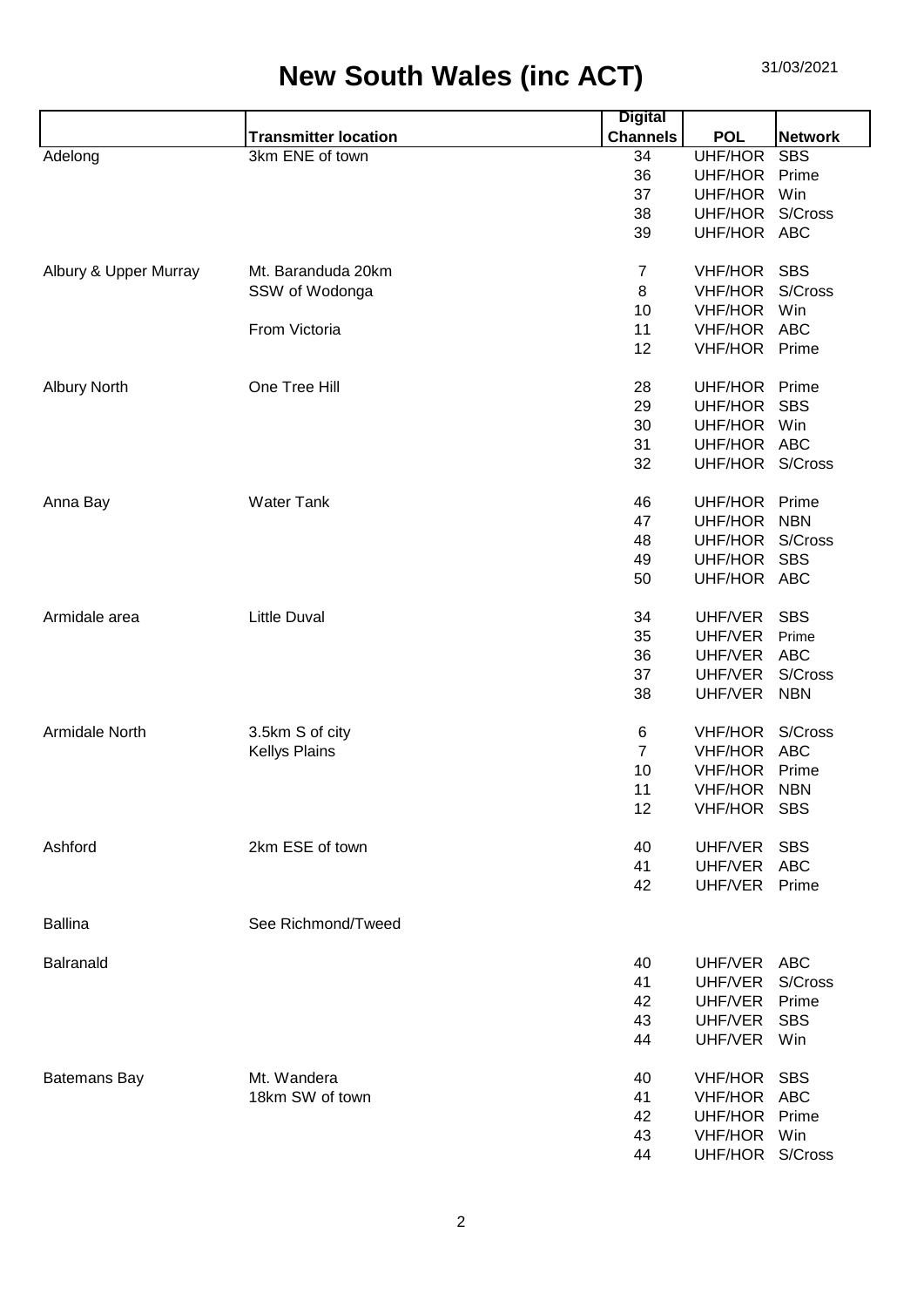| <b>POL</b><br><b>Network</b> |
|------------------------------|
| <b>VHF/VER</b><br><b>ABC</b> |
| <b>VHF/VER</b><br><b>SBS</b> |
| <b>VHF/VER</b><br>Prime      |
| S/Cross<br>VHF/VER           |
| VHF/VER<br>Win               |
| UHF/HOR SBS                  |
| UHF/HOR ABC                  |
| UHF/HOR<br>Prime             |
| UHF/HOR<br>Win               |
| UHF/HOR S/Cross              |
| UHF/HOR<br>Win               |
| UHF/HOR<br>Prime             |
| UHF/HOR ABC                  |
| UHF/HOR<br><b>SBS</b>        |
| UHF/HOR S/Cross              |
| UHF/VER<br><b>NBN</b>        |
| UHF/VER<br><b>ABC</b>        |
| <b>SBS</b><br>UHF/VER        |
| UHF/VER<br>Prime             |
| UHF/VER<br>S/Cross           |
| UHF/VER<br><b>SBS</b>        |
| <b>ABC</b><br>UHF/VER        |
| UHF/VER<br>Prime             |
| UHF/VER<br>Win               |
| S/Cross<br>UHF/VER           |
| Prime<br>UHF/HOR             |
| <b>NBN</b><br>UHF/HOR        |
| S/Cross<br>UHF/HOR           |
| UHF/HOR ABC                  |
| UHF/HOR SBS                  |
| <b>SBS</b><br>UHF/VER        |
| UHF/VER ABC                  |
| Prime<br>UHF/VER             |
| UHF/VER<br>Win               |
| UHF/VER S/Cross              |
| UHF/HOR SBS                  |
| UHF/HOR ABC                  |
| UHF/HOR Prime                |
| UHF/HOR NBN                  |
| UHF/HOR S/Cross              |
|                              |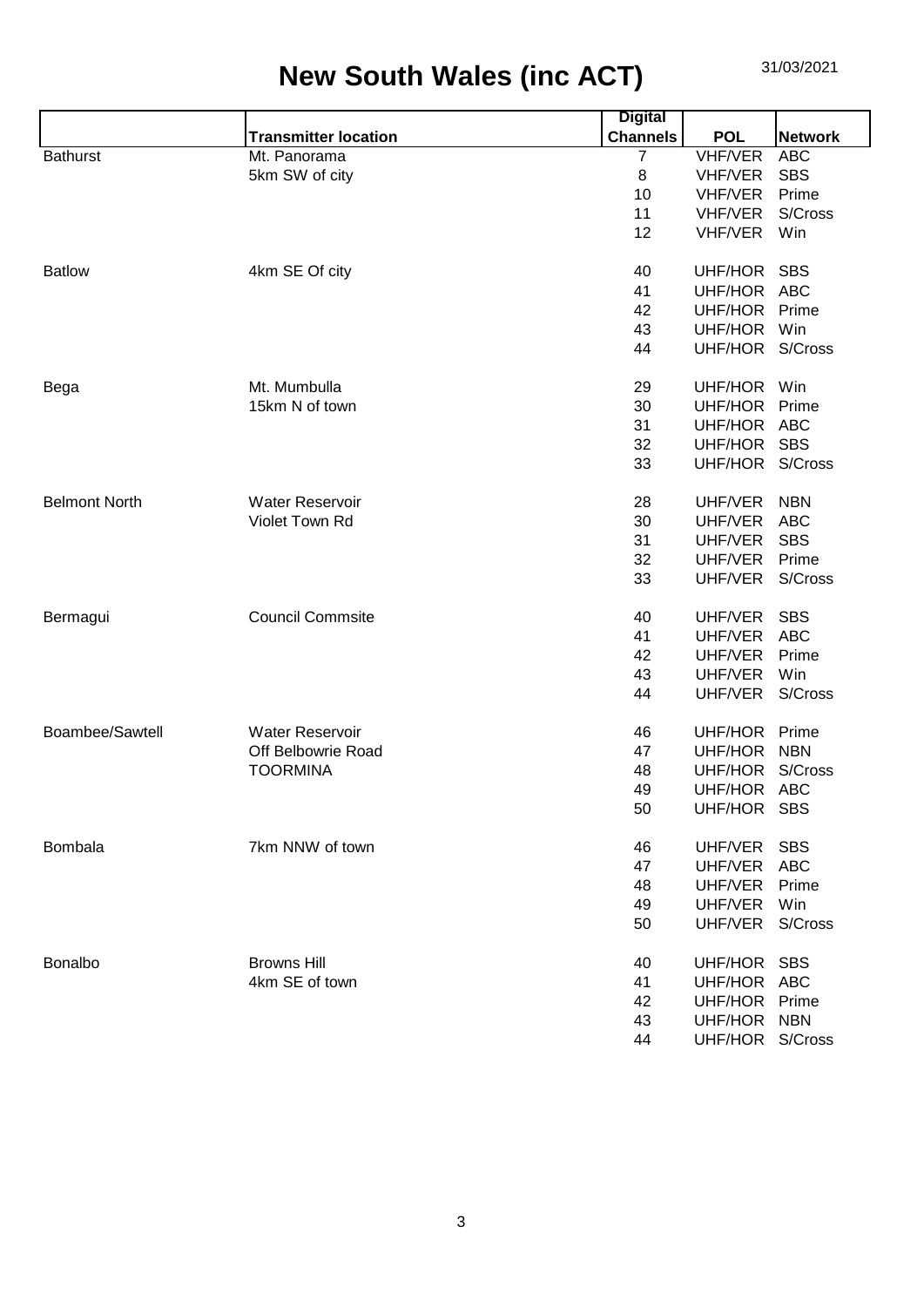|                    |                               | <b>Digital</b>  |                 |                |
|--------------------|-------------------------------|-----------------|-----------------|----------------|
|                    | <b>Transmitter location</b>   | <b>Channels</b> | <b>POL</b>      | <b>Network</b> |
| <b>Bouddi</b>      | 22km ESE of Woy               | 40              | <b>UHF/VER</b>  | <b>SBS</b>     |
|                    | Woy                           | 41              | UHF/VER         | <b>ABC</b>     |
|                    |                               | 42              | UHF/VER         | Seven 7        |
|                    |                               | 43              | UHF/VER         | Nine 9         |
|                    |                               | 44              | UHF/VER         | <b>TEN 10</b>  |
|                    |                               | 46              | UHF/VER         | Prime          |
|                    |                               | 47              | UHF/VER         | <b>NBN</b>     |
| <b>Bourke</b>      | Mt. Oxley E of town           | 6               | VHF/HOR ABC     |                |
| <b>Bourke Town</b> | Town water tower              | 40              | UHF/VER         | Cent. 7        |
|                    |                               | 42              | UHF/VER         | Imparja        |
|                    |                               | 44              | UHF/VER         | <b>RDC 10</b>  |
|                    |                               | 46              | UHF/VER         | <b>SBS</b>     |
| Bowning            | Fire watch tower Bowning Hill | 40              | UHF/VER         | <b>SBS</b>     |
|                    |                               | 41              | UHF/VER         | <b>ABC</b>     |
|                    |                               | 42              | UHF/VER         | Prime          |
|                    |                               | 43              | UHF/VER         | Win            |
|                    |                               | 44              | UHF/VER S/Cross |                |
| <b>Bowral</b>      | MT. Gibralta                  | 46              | UHF/HOR Prime   |                |
|                    |                               | 47              | UHF/HOR         | <b>ABC</b>     |
|                    |                               | 48              | UHF/HOR         | Win            |
|                    |                               | 49              | UHF/HOR         | <b>SBS</b>     |
|                    |                               | 50              | UHF/HOR S/Cross |                |
| Braidwood          | Mt. GILLAMATONG               | 46              | UHF/VER         | <b>SBS</b>     |
|                    | 2km NW of town                | 47              | UHF/VER         | <b>ABC</b>     |
|                    |                               | 48              | UHF/VER         | Prime          |
|                    |                               | 49              | UHF/VER         | Win            |
|                    |                               | 50              | UHF/VER         | S/Cross        |
| <b>Brewarrina</b>  | <b>Water Treatment Plant</b>  | 45              | UHF/HOR SBS     |                |
|                    | Also See Bourke               | 47              | UHF/HOR Cent 7  |                |
|                    |                               | 49              | UHF/HOR         | Imparja        |
|                    |                               | 51              | UHF/HOR         | S/Cross        |
| <b>Broken Hill</b> | Rocky Hill                    | 6               | VHF/VER         | S/Cross        |
|                    |                               | $\overline{7}$  | VHF/VER         | Imparja        |
|                    |                               | 8               | <b>VHF/VER</b>  | Cent 7         |
|                    |                               | 10              | VHF/VER         | <b>ABC</b>     |
|                    |                               | 12              | VHF/VER         | <b>SBS</b>     |
| <b>Bulahdelah</b>  | Council Water tank            | 46              | UHF/HOR         | Prime          |
|                    |                               | 47              | UHF/HOR         | <b>NBN</b>     |
|                    |                               | 48              | UHF/HOR         | S/Cross        |
|                    |                               | 49              | UHF/HOR         | <b>SBS</b>     |
|                    |                               | 50              | UHF/HOR ABC     |                |
|                    |                               |                 |                 |                |

Brunswick Heads See Richmond/Tweed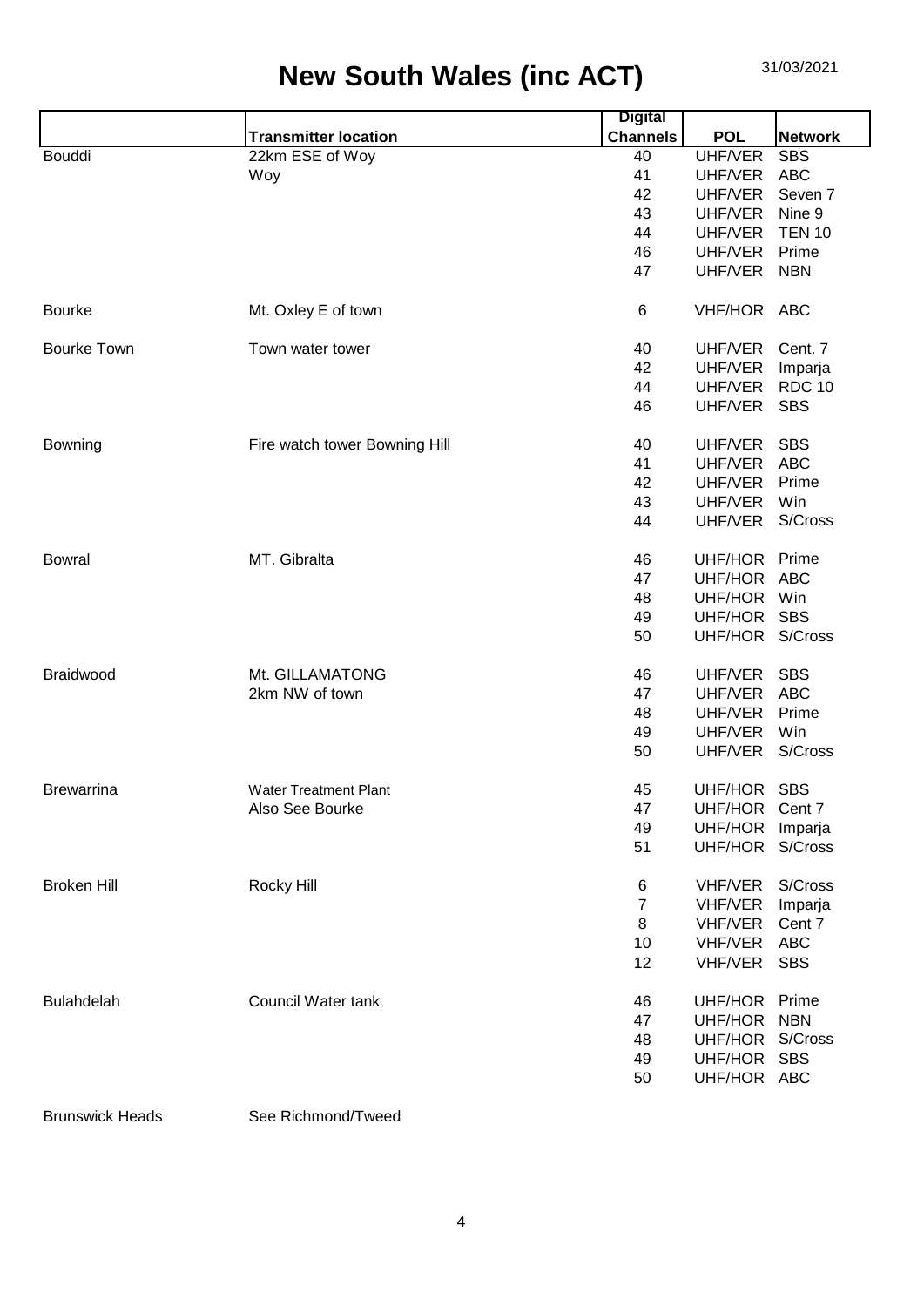|                           |                             | <b>Digital</b>  |                 |                |
|---------------------------|-----------------------------|-----------------|-----------------|----------------|
|                           | <b>Transmitter location</b> | <b>Channels</b> | <b>POL</b>      | <b>Network</b> |
| Bungendore                | <b>Chaton Ridge</b>         | 46              | UHF/VER         | <b>SBS</b>     |
|                           | Lake George                 | 47              | UHF/VER         | <b>ABC</b>     |
|                           |                             | 48              | UHF/VER         | Prime          |
|                           |                             | 49              | UHF/VER         | <b>WIN</b>     |
|                           |                             | 50              | UHF/VER         | S/Cross        |
|                           |                             |                 |                 |                |
| <b>Byron Bay</b>          | Reservoir                   | 41              | UHF/VER         | <b>SBS</b>     |
|                           |                             | 42              | UHF/VER         | Prime          |
|                           |                             | 43              | UHF/VER         | <b>NBN</b>     |
|                           |                             | 44              | UHF/VER         | S/Cross        |
|                           |                             | 45              | UHF/VER ABC     |                |
|                           |                             |                 |                 |                |
| Campbelltown              | See Sydney and              |                 |                 |                |
| Canowindra                | See Central Tablelands      |                 |                 |                |
|                           |                             |                 |                 |                |
| Canberra                  | <b>Black Mountain</b>       | 6               | <b>VHF/VER</b>  | S/Cross        |
|                           |                             | $\overline{7}$  | VHF/VER         | <b>SBS</b>     |
|                           | 3km W of city               |                 |                 |                |
|                           |                             | 8               | <b>VHF/VER</b>  | <b>ABC</b>     |
|                           |                             | 11              | <b>VHF/VER</b>  | Win            |
|                           |                             | 12              | VHF/VER         | Prime          |
|                           |                             |                 |                 |                |
| Canberra/Conder           | Orange Thorn Cr, Banks      | 35              | UHF/HOR         | <b>SBS</b>     |
|                           |                             | 36              | UHF/HOR ABC     |                |
|                           |                             | 37              | UHF/HOR         | Prime          |
|                           |                             | 38              | UHF/HOR         | Win            |
|                           |                             | 39              | UHF/HOR S/Cross |                |
| Canbera/Tuggeranong       | <b>TUGGERANONG HILL</b>     | 41              | UHF/HOR ABC     |                |
|                           |                             | 42              | UHF/HOR         | Prime          |
|                           |                             | 43              | UHF/HOR         | Win            |
|                           |                             | 44              |                 | S/Cross        |
|                           |                             |                 | UHF/HOR         |                |
|                           |                             | 45              | UHF/HOR         | <b>SBS</b>     |
| Canberra/Weston Creek     | Weston Creek/Woden          | 41              | UHF/HOR ABC     |                |
|                           | Mt Taylor                   | 45              | UHF/HOR SBS     |                |
|                           |                             |                 |                 |                |
| <b>Captains Flat</b>      | 1km E of town               | 40              | UHF/VER         | <b>SBS</b>     |
|                           | <b>Water Reservoir</b>      | 41              | UHF/VER         | <b>ABC</b>     |
|                           |                             | 42              | UHF/VER         | Prime          |
|                           |                             | 43              | UHF/VER         | Win            |
|                           |                             | 44              | UHF/VER         | S/Cross        |
|                           |                             |                 |                 |                |
| Casino                    | See Richmond/Tweed          |                 |                 |                |
| Cassilis                  | 2km SE of town              | 30              | UHF/VER ABC     |                |
|                           |                             | 33              | UHF/VER         | <b>NBN</b>     |
|                           |                             |                 |                 |                |
| <b>Central Tablelands</b> | Mt. Canobolas               | 35              | UHF/HOR Win     |                |
| (Orange)                  | 13km SW of Orange           | 36              | UHF/HOR ABC     |                |
|                           |                             | 37              | UHF/HOR Prime   |                |
|                           |                             |                 | UHF/HOR S/Cross |                |
|                           |                             | 38              |                 |                |
|                           |                             | 39              | UHF/HOR SBS     |                |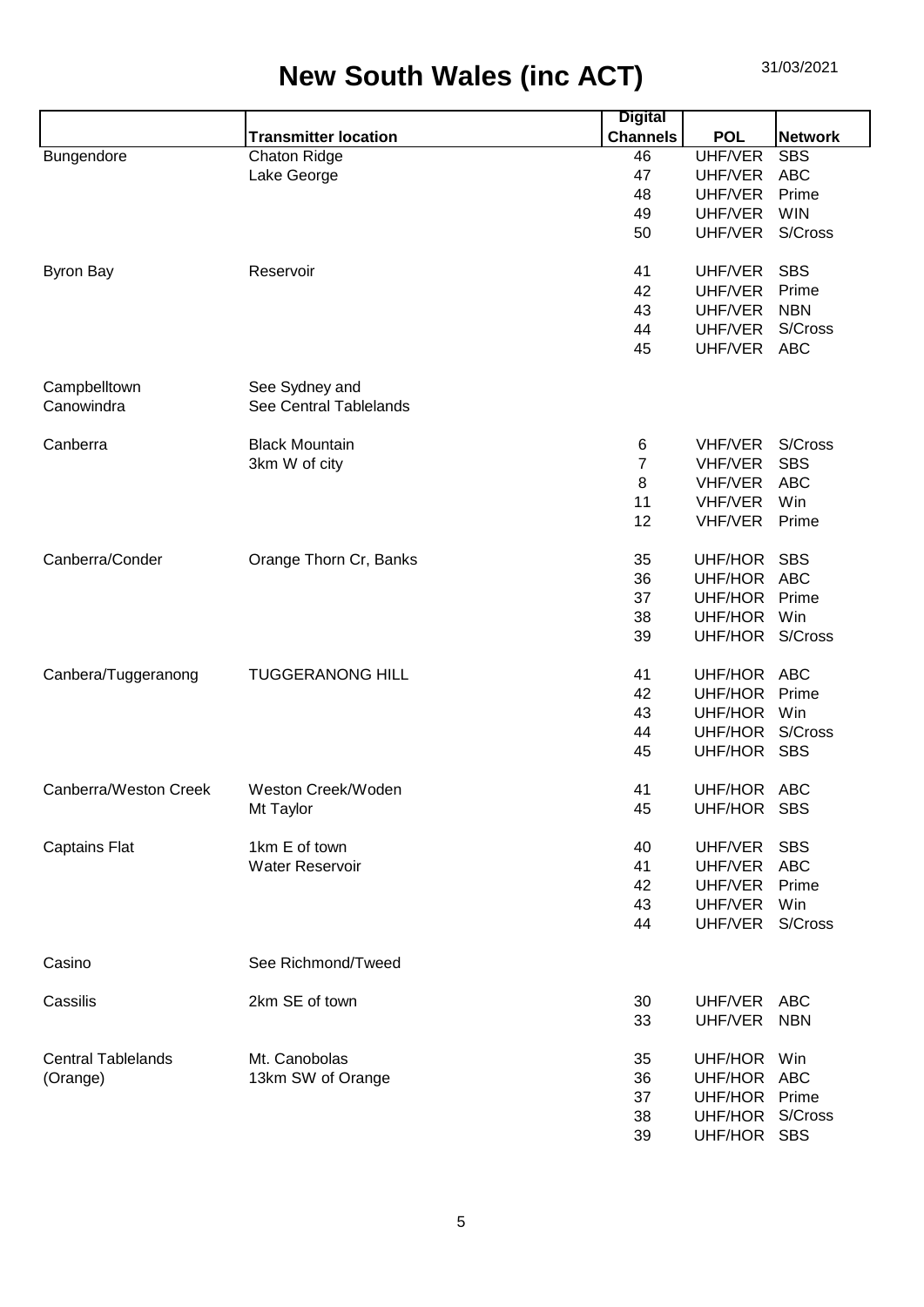|                            |                             | <b>Digital</b>  |                 |                |
|----------------------------|-----------------------------|-----------------|-----------------|----------------|
|                            | <b>Transmitter location</b> | <b>Channels</b> | <b>POL</b>      | <b>Network</b> |
| <b>Central Western</b>     | Mt.Cen Cruaich              | 6               | <b>VHF/VER</b>  | Prime          |
| Slopes                     | 24km WSW of                 | $\overline{7}$  | VHF/VER         | <b>SBS</b>     |
|                            | Coonabarabran               | 10              | VHF/VER         | Win            |
|                            |                             | 11              | VHF/VER         | S/Cross        |
|                            |                             | 12              | VHF/VER         | <b>ABC</b>     |
|                            |                             |                 |                 |                |
| Cobar                      | Fort Bourke Hill            | 6               | <b>VHF/VER</b>  | <b>ABC</b>     |
|                            |                             | 8               | <b>VHF/VER</b>  | Prime          |
|                            |                             | 11              | <b>VHF/VER</b>  | <b>SBS</b>     |
|                            |                             | 28              | UHF/VER         | Cent 7         |
|                            |                             | 30              | UHF/VER         | Imparja        |
|                            |                             | 32              | UHF/VER         | S/Cross        |
|                            |                             |                 |                 |                |
|                            |                             |                 |                 |                |
| <b>Coffs Harbour</b>       | Sealy Lookout               | 41              | UHF/HOR         | <b>SBS</b>     |
|                            |                             | 42              | <b>UHF/HOR</b>  | Prime          |
|                            | Also see Grafton            | 43              | UHF/HOR         | <b>NBN</b>     |
|                            |                             | 44              | UHF/HOR         | S/Cross        |
|                            |                             | 45              | UHF/HOR ABC     |                |
|                            |                             |                 |                 |                |
| <b>Coffs Harbour North</b> | 43a Saye Place              | 28              | UHF/VER         | <b>SBS</b>     |
|                            | <b>Emerald Heights</b>      | 29              | UHF/VER         | <b>ABC</b>     |
|                            |                             | 30              | UHF/VER         | Prime          |
|                            |                             | 31              | UHF/VER         | <b>NBN</b>     |
|                            |                             | 32              | UHF/VER         | S/Cross        |
|                            |                             |                 |                 |                |
| Collaroy                   | <b>Redwell Rd</b>           | 47              | UHF/HOR         | <b>NBN</b>     |
|                            |                             |                 |                 |                |
| Condobolin                 | Reservoir Hill 1km NE       | 40              | UHF/VER         | <b>SBS</b>     |
|                            |                             | 41              | UHF/VER         | <b>ABC</b>     |
|                            |                             | 42              | UHF/VER         | Win            |
|                            |                             | 43              | UHF/VER         | Prime          |
|                            |                             | 44              | UHF/VER         | S/Cross        |
|                            |                             |                 |                 |                |
| Coolah                     | 7km N of town               | 46              | UHF/HOR SBS     |                |
|                            |                             |                 |                 |                |
|                            | Queensborough Trig          | 47              | UHF/HOR ABC     |                |
|                            |                             | 48              | UHF/HOR         | Prime          |
|                            |                             | 49              | UHF/HOR Win     |                |
|                            |                             | 50              | UHF/HOR S/Cross |                |
|                            |                             |                 |                 |                |
| Coolamon                   | See Murrumbidgee Irrig.     |                 |                 |                |
|                            |                             |                 |                 |                |
| Cooma                      | 3km E of town               | 40              | UHF/VER         | <b>SBS</b>     |
|                            | Radio Hill                  | 41              | UHF/VER ABC     |                |
|                            |                             | 42              | UHF/VER         | Prime          |
|                            |                             | 43              | UHF/VER         | Win            |
|                            |                             | 44              | UHF/VER         | S/Cross        |
|                            |                             |                 |                 |                |
| Cooma/Monaro               | Mt. Roberts                 | 28              | UHF/VER         | <b>SBS</b>     |
|                            | 20km NW of town             | 29              | UHF/VER         | <b>ABC</b>     |
|                            |                             | 31              | UHF/VER         | Win            |
|                            |                             | 32              | UHF/VER         | S/Cross        |
|                            |                             | 33              | UHF/VER         | Prime          |
|                            |                             |                 |                 |                |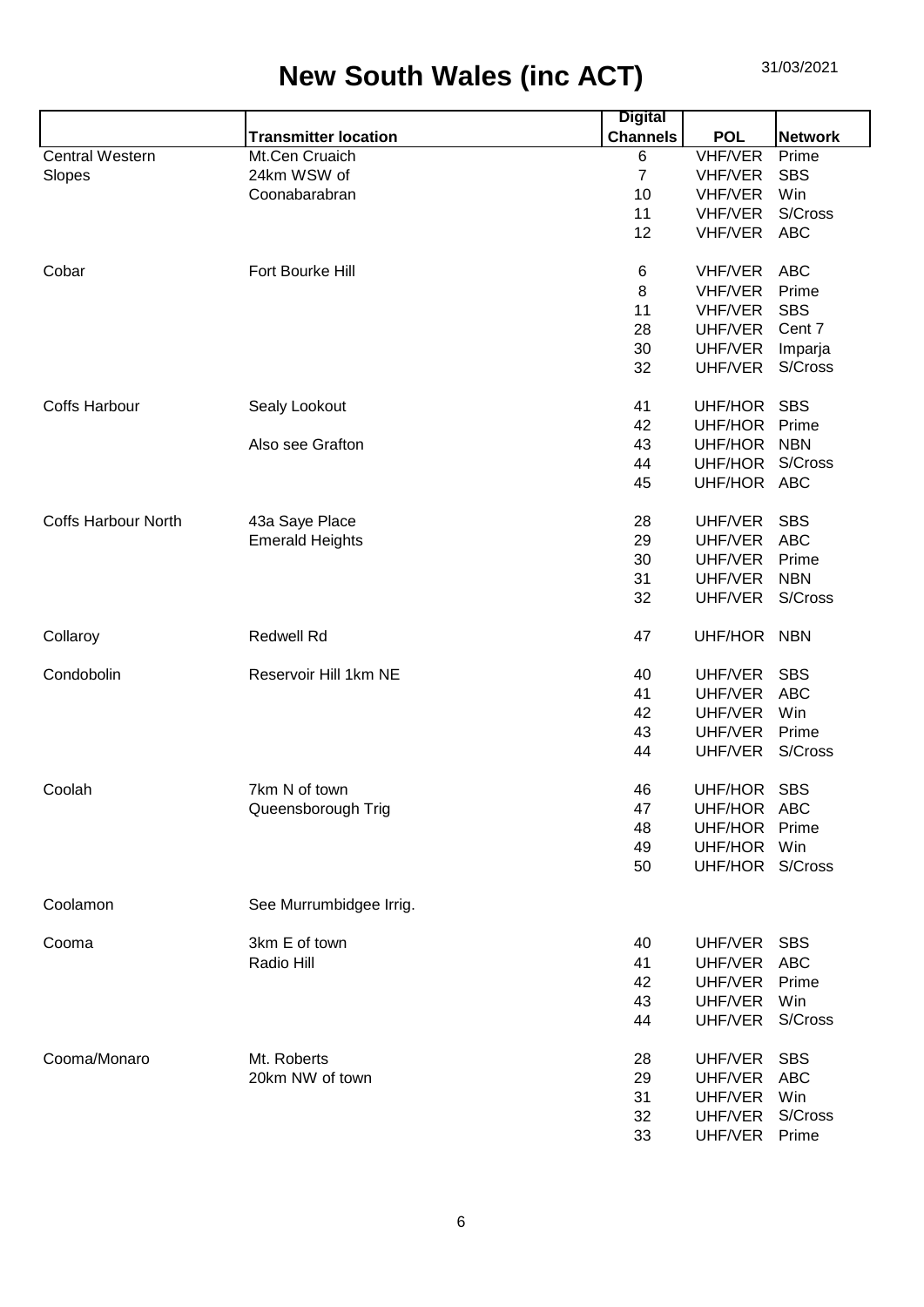|                 |                             | <b>Digital</b>  |                 |                |
|-----------------|-----------------------------|-----------------|-----------------|----------------|
|                 | <b>Transmitter location</b> | <b>Channels</b> | <b>POL</b>      | <b>Network</b> |
| Coonabarabran   | See Central Western         |                 |                 |                |
| Cootamundra     | <b>Water Tower</b>          | 40              | UHF/HOR         | <b>SBS</b>     |
|                 |                             | 41              | UHF/HOR         | <b>ABC</b>     |
|                 | See also SW Slopes          | 42              | UHF/HOR         | Prime          |
|                 |                             | 43              | UHF/HOR         | Win            |
|                 |                             | 44              | UHF/HOR S/Cross |                |
| Copi Hollow     | See Menindee                |                 |                 |                |
| Cowra           | <b>Beleiview Hill</b>       | 41              | UHF/HOR Win     |                |
|                 | 1km NE of town              | 42              | UHF/HOR         | <b>ABC</b>     |
|                 |                             | 43              | UHF/HOR         | Prime          |
|                 |                             | 44              | UHF/HOR         | S/Cross        |
|                 |                             | 45              | UHF/HOR SBS     |                |
| Crookwell       | 2km NW of town              | 28              | UHF/VER         | Prime          |
|                 |                             | 29              | UHF/VER         | Win            |
|                 |                             | 30              | UHF/VER         | S/Cross        |
|                 |                             | 31              | UHF/VER         | <b>SBS</b>     |
|                 |                             | 32              | UHF/VER         | <b>ABC</b>     |
| Currabubula     | See Tamworth                |                 |                 |                |
| Dalmeny         | Duesburys Rd Kianga         | 46              | UHF/VER         | <b>SBS</b>     |
|                 |                             | 47              | UHF/VER         | <b>ABC</b>     |
|                 |                             | 48              | UHF/VER         | Prime          |
|                 |                             | 49              | UHF/VER         | Win            |
|                 |                             | 50              | UHF/VER         | S/Cross        |
| Delegrate       | See Bega                    |                 |                 |                |
| Deniliquin      | 10km SE of town             | 40              | UHF/VER         | <b>SBS</b>     |
|                 |                             | 41              | UHF/VER         | <b>ABC</b>     |
|                 |                             | 42              | UHF/VER         | Prime          |
|                 |                             | 43              | UHF/VER         | Win            |
|                 |                             | 44              | UHF/VER         | S/Cross        |
| Deniliquin      | Caravan Park                | 28              | UHF/HOR         | <b>SBS</b>     |
| McLean Beach CP |                             | 29              | UHF/HOR ABC     |                |
|                 |                             | 30              | UHF/HOR Prime   |                |
|                 |                             | 31              | UHF/HOR Win     |                |
|                 |                             | 33              | UHF/HOR S/Cross |                |
| Dubbo           | 7km EENE Of PO              | 41              | UHF/HOR ABC     |                |
|                 | (closer to E)               | 42              | UHF/HOR         | Win            |
|                 | <b>Buninyong Trig</b>       | 43              | UHF/HOR Prime   |                |
|                 |                             | 44              | UHF/HOR S/Cross |                |
|                 |                             | 45              | UHF/HOR SBS     |                |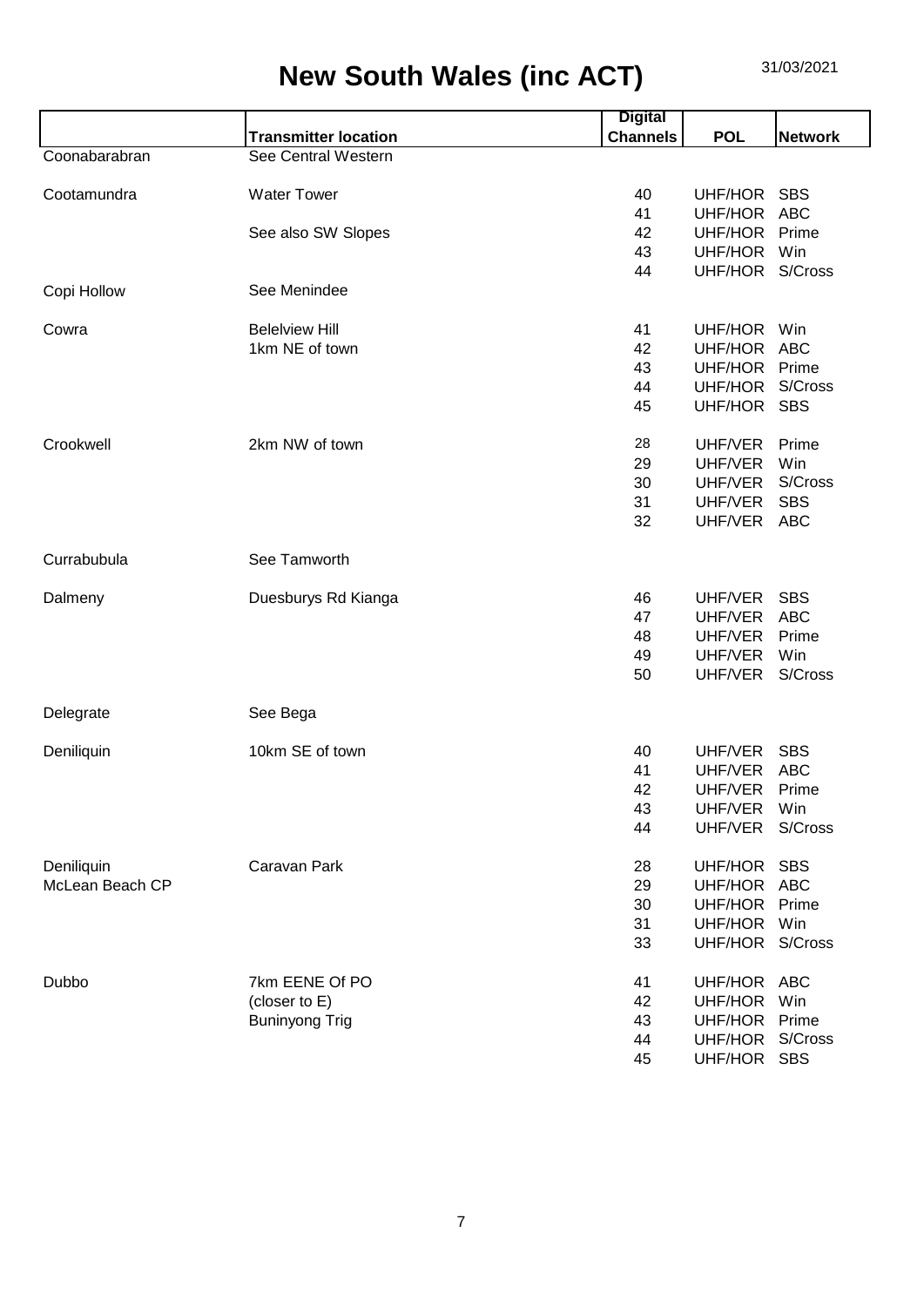|                   |                             | <b>Digital</b>  |                 |                |
|-------------------|-----------------------------|-----------------|-----------------|----------------|
|                   | <b>Transmitter location</b> | <b>Channels</b> | <b>POL</b>      | <b>Network</b> |
| Dungog            | 2km ENE of town             | 41              | UHF/HOR         | <b>ABC</b>     |
|                   | Coorie Hill                 | 42              | UHF/HOR         | <b>SBS</b>     |
|                   |                             | 43              | UHF/HOR         | Prime          |
|                   |                             | 44              | UHF/HOR         | <b>NBN</b>     |
|                   |                             | 45              | UHF/HOR S/Cross |                |
|                   |                             |                 |                 |                |
| <b>East Grove</b> | <b>Water Tower Goulburn</b> | 28              | UHF/HOR         | <b>SBS</b>     |
|                   | Park Farm Rd                | 29              | UHF/HOR ABC     |                |
|                   |                             | 31              | UHF/HOR         | Win            |
|                   |                             | 32              | UHF/HOR         | Prime          |
|                   |                             | 33              | UHF/HOR S/Cross |                |
|                   |                             |                 |                 |                |
| Eden              | 6km N of town               | 46              | UHF/HOR SBS     |                |
|                   | <b>Bimmil Hill</b>          | 47              | UHF/HOR         | <b>ABC</b>     |
|                   |                             | 48              | UHF/HOR         | Prime          |
|                   |                             |                 |                 |                |
|                   |                             | 49              | UHF/HOR         | Win            |
|                   |                             | 50              | UHF/HOR S/Cross |                |
|                   |                             |                 |                 |                |
| Elizabeth Beach   | <b>Water Reservoir</b>      | 46              | UHF/VER         | Prime          |
|                   |                             | 47              | UHF/VER         | <b>NBN</b>     |
|                   |                             | 48              | UHF/VER         | S/Cross        |
|                   |                             | 49              | UHF/VER         | <b>ABC</b>     |
|                   |                             | 50              | UHF/VER SBS     |                |
|                   |                             |                 |                 |                |
| Eugowra           | 3.3K South                  | 41              | UHF/HOR         | Win            |
|                   |                             | 42              | UHF/HOR ABC     |                |
|                   |                             | 43              | UHF/HOR         | Prime          |
|                   |                             | 44              | UHF/HOR S/Cross |                |
|                   |                             | 45              | UHF/HOR SBS     |                |
|                   |                             |                 |                 |                |
| Forbes            | See Central Tablelands      |                 |                 |                |
|                   |                             |                 |                 |                |
| Forster           | Water Tower Likely St       | 40              | UHF/VER         | <b>SBS</b>     |
|                   |                             | 41              | UHF/VER ABC     |                |
|                   |                             | 42              | UHF/VER         | Prime          |
|                   |                             | 43              | UHF/VER         | <b>NBN</b>     |
|                   |                             | 44              | UHF/VER S/Cross |                |
|                   |                             |                 |                 |                |
| Ganmain           | See Murrumbidgee Irrig.     |                 |                 |                |
| Gilgandra         | See Central Western         |                 |                 |                |
|                   |                             |                 |                 |                |
| Glen Innes        | Carpenter Hill              | 40              | UHF/VER         | <b>SBS</b>     |
|                   | 10km NW of town             | 41              | UHF/VER         | <b>ABC</b>     |
|                   |                             | 42              | UHF/VER         | Prime          |
|                   |                             | 43              | UHF/VER         | <b>NBN</b>     |
|                   |                             | 44              | UHF/VER         | S/Cross        |
|                   |                             |                 |                 |                |
| Gloucester        | 6km N of town               | 28              | UHF/HOR         | Prime          |
|                   | Kiaora Lookout              | 29              | UHF/HOR ABC     |                |
|                   |                             | 30              | UHF/HOR         | S/Cross        |
|                   |                             | 31              | UHF/HOR         | <b>SBS</b>     |
|                   |                             | 32              | UHF/HOR NBN     |                |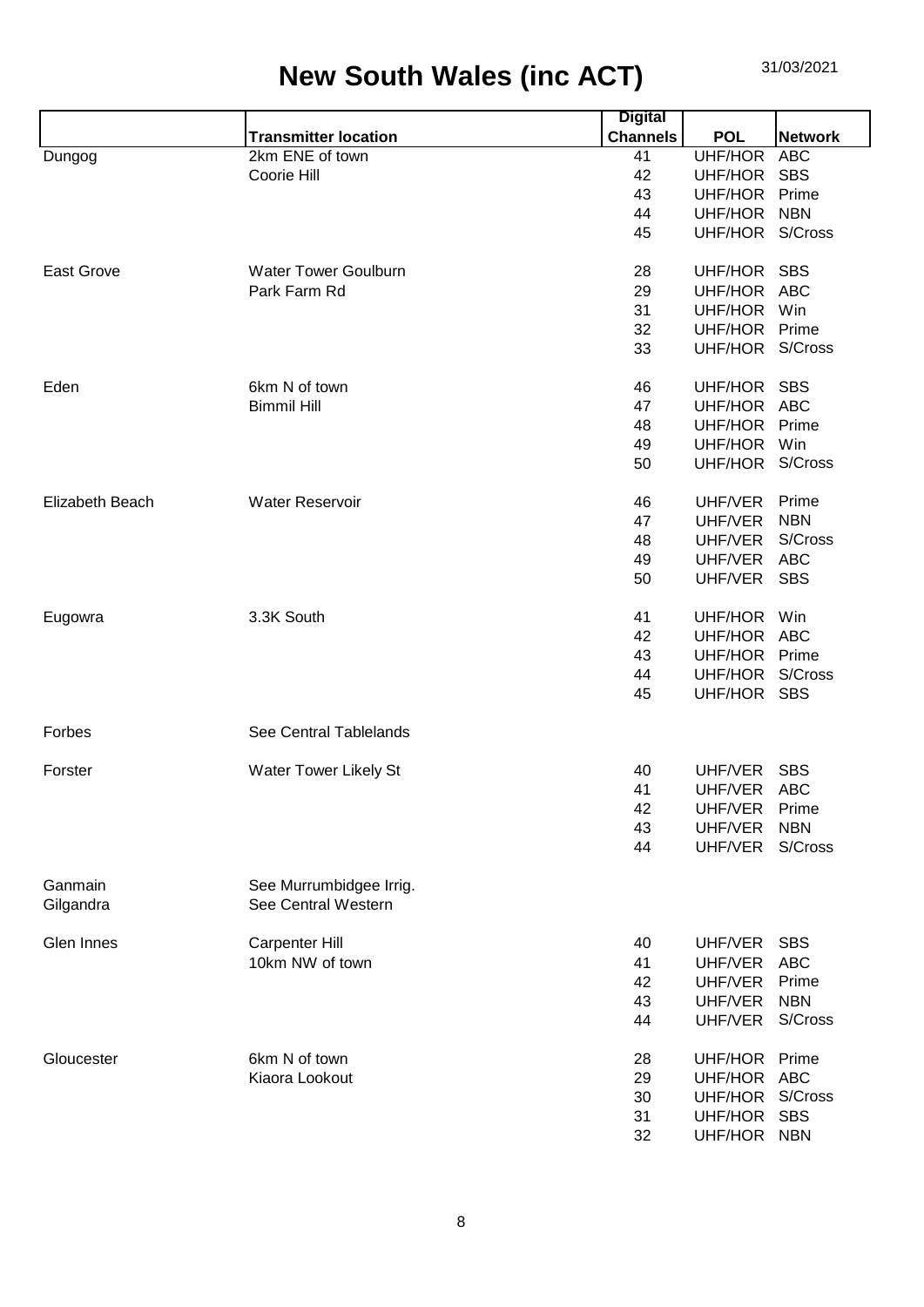|                       |                             | <b>Digital</b>  |                 |                    |
|-----------------------|-----------------------------|-----------------|-----------------|--------------------|
|                       | <b>Transmitter location</b> | <b>Channels</b> | <b>POL</b>      | <b>Network</b>     |
| Goodooga              | 3km SE of town              | 7               | <b>VHF/HOR</b>  | <b>ABC</b>         |
|                       |                             |                 |                 |                    |
| Gosford               | 2km NE of town, Rumbulara   | 40              | UHF/HOR         | <b>SBS</b>         |
|                       | <b>Gosford Trig Station</b> | 41              | UHF/HOR         | <b>ABC</b>         |
|                       |                             | 42              | UHF/HOR         | SEVEN <sub>7</sub> |
|                       |                             | 43              | UHF/HOR         | NINE <sub>9</sub>  |
|                       |                             | 44              | UHF/HOR         | <b>TEN 10</b>      |
|                       |                             | 46              | UHF/HOR         | Prime              |
|                       |                             | 47              | UHF/HOR         | <b>NBN</b>         |
|                       |                             |                 |                 |                    |
| Goulburn              | Mt Gray                     | 40              | UHF/VER         | <b>SBS</b>         |
| (Also see East Grove) | 10km E of city              | 41              | UHF/VER         | <b>ABC</b>         |
|                       |                             | 42              | UHF/VER         | Prime              |
|                       |                             | 43              | UHF/VER         | Win                |
|                       |                             | 44              | UHF/VER         | S/Cross            |
|                       | Mt Moombil                  |                 |                 |                    |
| Grafton/Kempsey       |                             | 35              | UHF/HOR         | Prime              |
|                       | 65km S of city              | 36              | UHF/HOR         | <b>ABC</b>         |
|                       |                             | 37              | UHF/HOR         | <b>NBN</b>         |
|                       |                             | 38              | UHF/HOR         | S/Cross            |
|                       |                             | 39              | UHF/HOR         | <b>SBS</b>         |
| Grenfell              | <b>CMTS Grenfell</b>        | 28              | UHF/HOR         | <b>SBS</b>         |
|                       |                             | 29              | UHF/HOR         | <b>ABC</b>         |
|                       |                             | 31              | UHF/HOR         | Win                |
|                       |                             | 32              | UHF/HOR         | S/Cross            |
|                       |                             | 33              | UHF/HOR         | Prime              |
|                       |                             |                 |                 |                    |
| Greta                 | See Newcastle               |                 |                 |                    |
| Griffith              | See Murrumbidgee Irrig.     |                 |                 |                    |
| Gulgong               | See Central Western         |                 |                 |                    |
| Gundagai              | See SW Slopes               |                 |                 |                    |
|                       |                             |                 |                 |                    |
| Gundagai              | Mt Parnassus                | 40              | UHF/HOR SBS     |                    |
|                       | 1km N of town               | 41              | UHF/HOR         | ABC                |
|                       |                             | 43              | UHF/HOR         | Win                |
|                       |                             | 44              | UHF/HOR         | S/Cross            |
|                       |                             | 45              | UHF/HOR Prime   |                    |
|                       |                             |                 |                 |                    |
| Gunnedah              | See Upper Namoi             |                 |                 |                    |
| Gunning               | Nelanglo Street             | 40              | UHF/HOR         | <b>SBS</b>         |
|                       |                             | 41              | UHF/HOR         | ABC                |
|                       |                             | 42              | UHF/HOR         | Prime              |
|                       |                             | 43              | UHF/HOR         | Win                |
|                       |                             | 44              | UHF/HOR S/Cross |                    |
|                       |                             |                 |                 |                    |
| Harden                | Water tower Kellt St.       | 40              | UHF/VER         | <b>SBS</b>         |
|                       |                             | 41              | UHF/VER         | <b>ABC</b>         |
|                       | See SW Slopes               | 42              | UHF/VER         | Prime              |
|                       |                             | 43              | UHF/VER         | Win                |
|                       |                             | 44              | UHF/VER         | S/Cross            |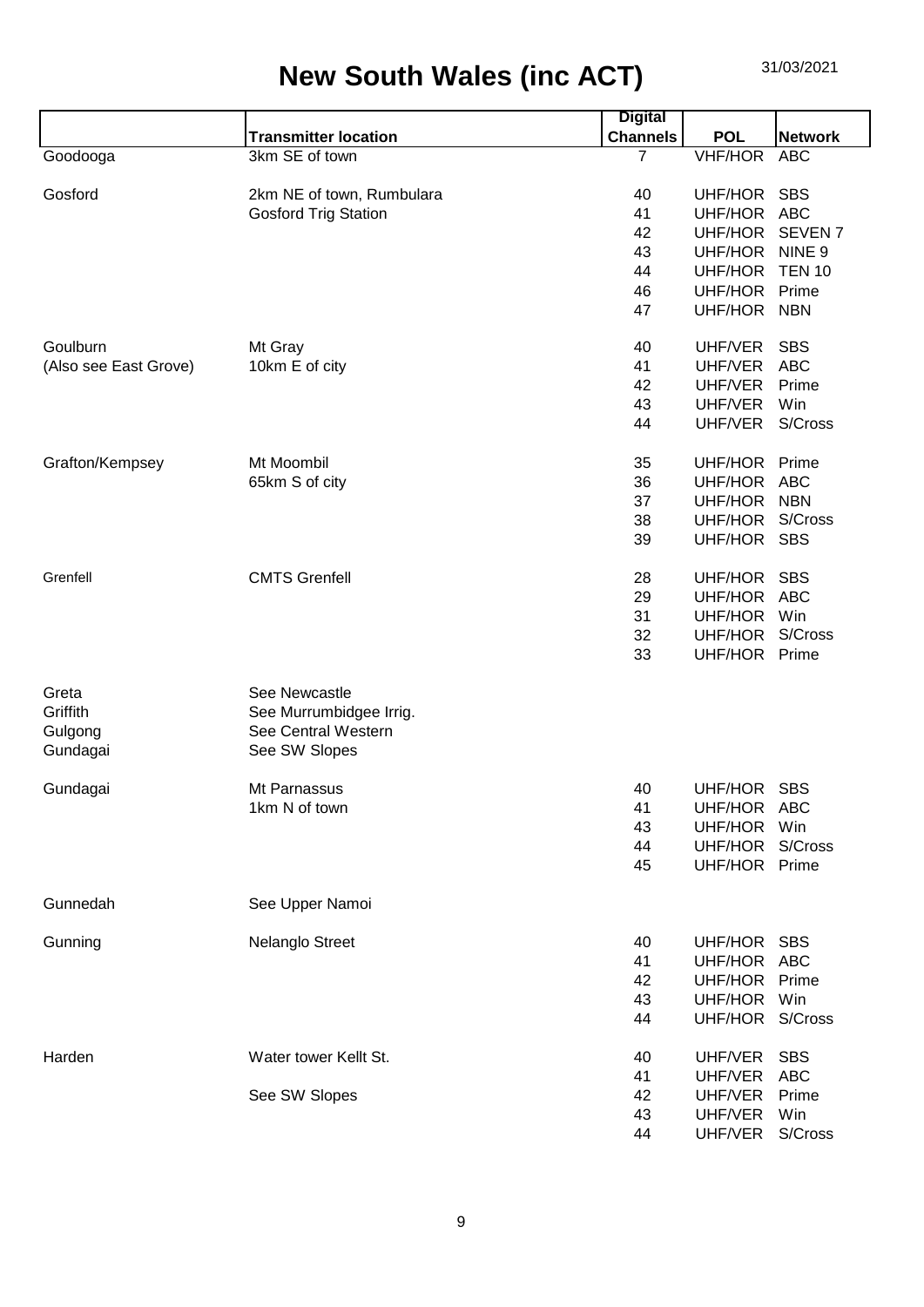|                      |                              | <b>Digital</b>  |                 |                   |
|----------------------|------------------------------|-----------------|-----------------|-------------------|
|                      | <b>Transmitter location</b>  | <b>Channels</b> | <b>POL</b>      | <b>Network</b>    |
| Hay                  | 15km ENE of town             | 40              | UHF/HOR         | <b>SBS</b>        |
|                      |                              | 41              | UHF/HOR         | ABC               |
|                      |                              | 42              | UHF/HOR         | Prime             |
|                      |                              | 43              | UHF/HOR         | Win               |
|                      |                              | 44              | UHF/HOR S/Cross |                   |
| Henty                | See SW Slopes                |                 |                 |                   |
| Hillston             | Silo High Street             | 40              | UHF/VER         | <b>SBS</b>        |
|                      | See Murrumbidgee Irrig.      | 41              | UHF/VER         | <b>ABC</b>        |
|                      |                              | 42              | UHF/VER         | Win               |
|                      |                              | 43              | UHF/VER         | Prime             |
|                      |                              | 44              | UHF/VER         | S/Cross           |
| Holbrook             | See Wodonga (Vic)            |                 |                 |                   |
| <b>Hunter River</b>  | See Newcastle and            |                 |                 |                   |
| Illawarra/Wollongong | Knights Hill                 | 35              | UHF/HOR         | ABC               |
|                      | 12km NW of Kiama             | 36              | UHF/HOR         | Win               |
|                      |                              | 37              | UHF/HOR         | S/Cross           |
|                      |                              | 38              | UHF/HOR Prime   |                   |
|                      |                              | 39              | UHF/HOR         | <b>SBS</b>        |
|                      |                              |                 |                 |                   |
| Inverell             | 2km E of town                | 40              | UHF/HOR SBS     |                   |
|                      |                              | 41              | UHF/HOR ABC     |                   |
|                      |                              | 42              | UHF/HOR         | Prime             |
|                      |                              | 43              | UHF/HOR         | <b>NBN</b>        |
|                      |                              | 44              | UHF/HOR S/Cross |                   |
| Ivanhoe              | 3km SW of town, Town hall    | 8               | VHF/HOR ABC     |                   |
| Jerilderie           | 6km W of town                | 40              | UHF/HOR SBS     |                   |
|                      |                              | 41              | UHF/HOR ABC     |                   |
|                      |                              | 42              | UHF/HOR         | Prime             |
|                      |                              | 43              | UHF/HOR         | Win               |
|                      |                              | 44              | UHF/HOR S/Cross |                   |
| Jindabyne            | Jinderboine Hill             | 40              | UHF/HOR         | <b>SBS</b>        |
|                      | 5km NE of town               | 41              | UHF/HOR ABC     |                   |
|                      |                              | 42              | UHF/HOR         | Prime             |
|                      |                              | 43              | UHF/HOR         | Win               |
|                      |                              | 44              | UHF/HOR         | S/Cross           |
|                      |                              |                 |                 |                   |
|                      |                              | 48              |                 | UHF/HOR Community |
| Junee                | <b>Water Tower Wardle St</b> | 34              | UHF/VER         | <b>SBS</b>        |
|                      |                              | 36              | UHF/VER         | <b>ABC</b>        |
| See also SW Slopes   |                              | 37              | UHF/VER         | Prime             |
|                      |                              | 38              | UHF/VER         | S/Cross           |
|                      |                              | 39              | UHF/VER Win     |                   |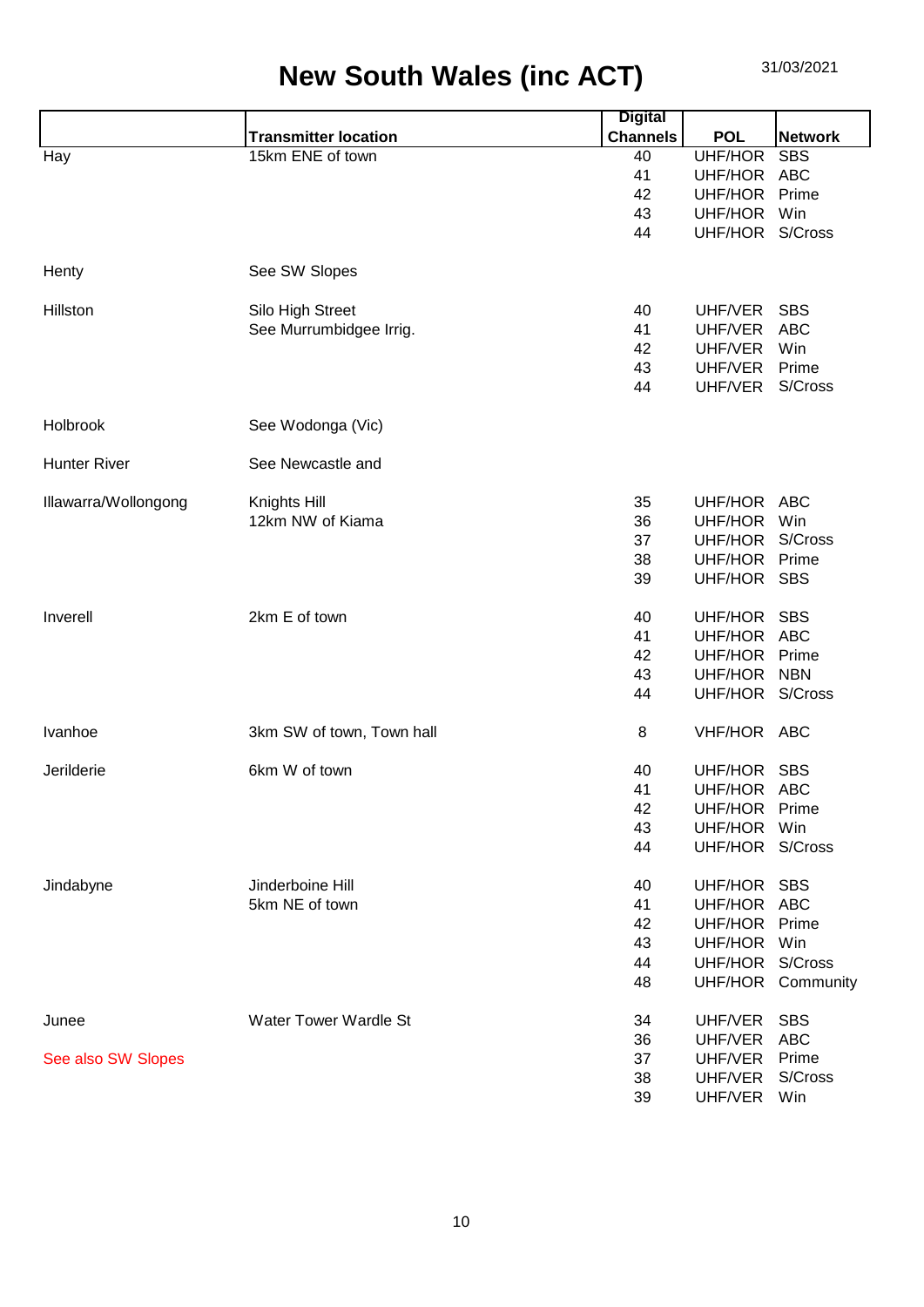|                        |                             | <b>Digital</b>  |                |                |
|------------------------|-----------------------------|-----------------|----------------|----------------|
|                        | <b>Transmitter location</b> | <b>Channels</b> | <b>POL</b>     | <b>Network</b> |
| Kandos                 | Mt. Cumbermelon             | 46              | UHF/HOR        | S/Cross        |
|                        | 9km SWS of town             | 47              | UHF/HOR        | <b>ABC</b>     |
|                        |                             | 48              | UHF/HOR        | Prime          |
|                        |                             | 49              | UHF/HOR        | Win            |
|                        |                             | 50              | UHF/HOR SBS    |                |
|                        |                             |                 |                |                |
| Katoomba               | See Sydney                  |                 |                |                |
| Kempsey                | See Grafton                 |                 |                |                |
|                        |                             |                 |                |                |
| Khancoban              | 1km W of town               | 46              | UHF/VER        | <b>ABC</b>     |
|                        |                             | 47              | UHF/VER        | Prime          |
|                        |                             | 48              | UHF/VER        | Win            |
|                        |                             | 49              | UHF/VER        | S/Cross        |
|                        |                             | 50              | UHF/VER        | <b>SBS</b>     |
|                        |                             |                 |                |                |
| Kiama                  | See Illawarra District      |                 |                |                |
|                        |                             |                 |                |                |
| <b>Kings Cross</b>     |                             | 28              | UHF/HOR        | <b>SEVEN7</b>  |
|                        |                             |                 |                |                |
|                        |                             | 30              | UHF/HOR ABC    |                |
|                        |                             | 31              | UHF/HOR        | <b>TEN 10</b>  |
|                        |                             | 32              | UHF/HOR        | <b>SBS</b>     |
|                        |                             | 33              | UHF/HOR NINE 9 |                |
|                        |                             |                 |                |                |
| Kotara                 |                             | 35              | UHF/VER        | Prime          |
|                        | 8km SW of city              | 36              | UHF/VER        | <b>NBN</b>     |
|                        |                             | 37              | UHF/VER        | <b>ABC</b>     |
|                        |                             | 38              | UHF/VER        | <b>SBS</b>     |
|                        |                             | 39              | UHF/VER        | S/Cross        |
|                        |                             |                 |                |                |
| Kyogle                 | Geneva Hill                 | 41              | UHF/HOR ABC    |                |
|                        | 3kmW of town                | 42              | UHF/HOR        | Prime          |
|                        |                             | 43              | UHF/HOR        | <b>NBN</b>     |
|                        |                             | 44              | UHF/HOR        | S/Cross        |
|                        |                             | 45              | UHF/HOR SBS    |                |
|                        |                             |                 |                |                |
| Lake Cargilligo        | See Griffith                |                 |                |                |
|                        |                             |                 |                |                |
| Laurieton & District   | Jolly Nose Hill             | 40              | UHF/VER        | <b>SBS</b>     |
|                        | 8km N of town               | 41              | UHF/VER        | <b>ABC</b>     |
|                        |                             | 42              | UHF/VER        | Prime          |
|                        |                             | 43              | UHF/VER        | <b>NBN</b>     |
|                        |                             | 45              | UHF/VER        | S/Cross        |
|                        |                             |                 |                |                |
| Leeton                 | See Murrumbidgee Irrig.     |                 |                |                |
|                        |                             |                 |                |                |
| <b>Lightning Ridge</b> | 2km N of town               | 11              | VHF/HOR        | <b>ABC</b>     |
|                        |                             | 43              | UHF/VER        | Cent 7         |
|                        |                             | 47              | UHF/VER        | Imparja        |
|                        |                             | 49              | UHF/VER        | S/Cross        |
|                        |                             | 51              | UHF/VER        | <b>SBS</b>     |
|                        |                             |                 |                |                |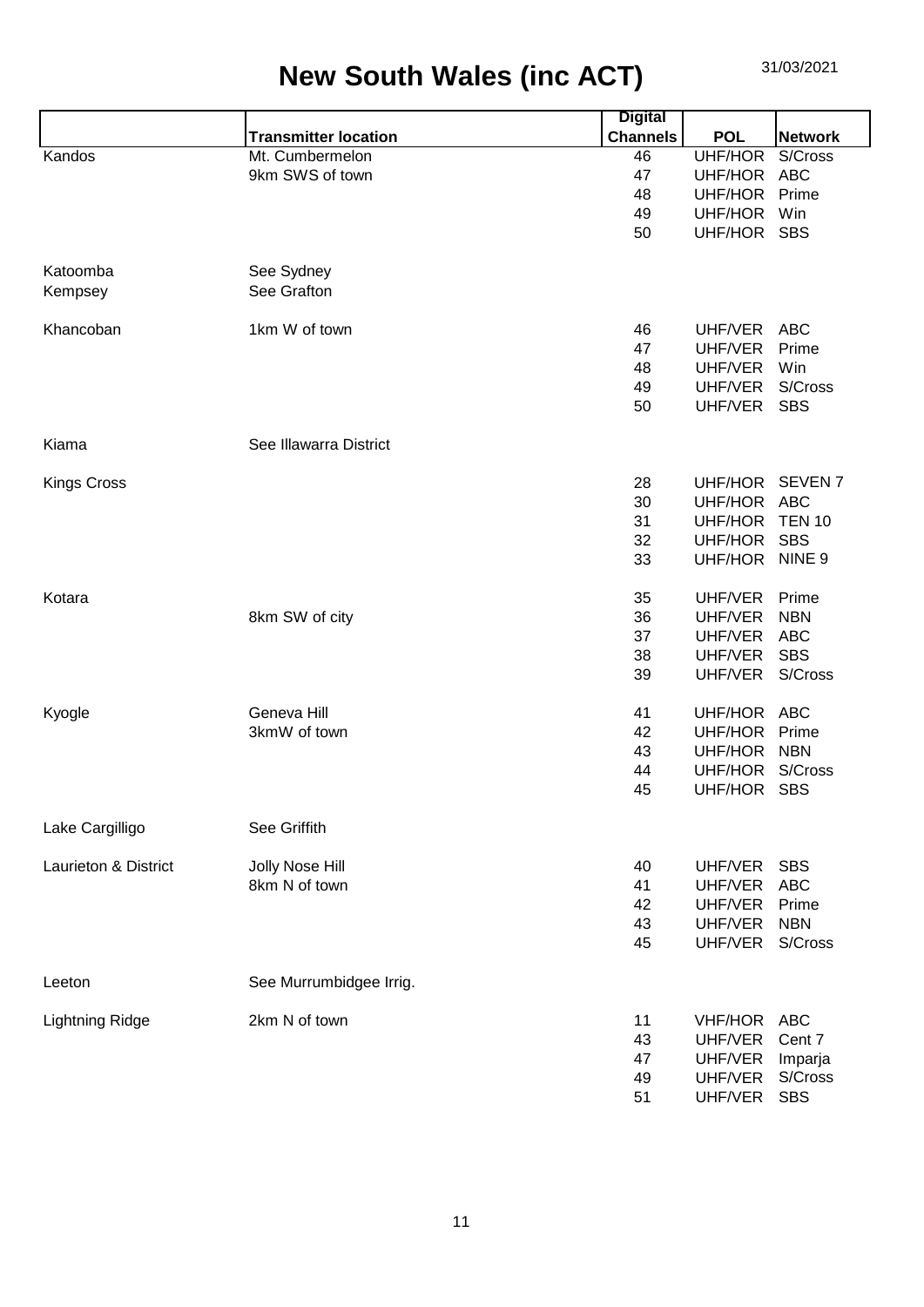|                      |                                 | <b>Digital</b>  |                 |                   |
|----------------------|---------------------------------|-----------------|-----------------|-------------------|
|                      | <b>Transmitter location</b>     | <b>Channels</b> | <b>POL</b>      | <b>Network</b>    |
| Lithgow              | 2km S of town                   | 28              | UHF/HOR         | <b>SBS</b>        |
|                      | Reservoir Hill                  | 29              | UHF/HOR         | Win               |
|                      |                                 | 30              | UHF/HOR         | Prime             |
|                      |                                 | 31              | UHF/HOR ABC     |                   |
|                      |                                 | 32              | UHF/HOR S/Cross |                   |
| Lithgow (East)       | <b>Hill Morts Estate</b>        | 46              | UHF/HOR SBS     |                   |
|                      |                                 | 47              | UHF/HOR ABC     |                   |
|                      |                                 | 48              | UHF/HOR Prime   |                   |
|                      |                                 | 49              | UHF/HOR         | Win               |
|                      |                                 | 50              | UHF/HOR S/Cross |                   |
| Lockhart             | See SW Slopes                   |                 |                 |                   |
| Macksville           | See Manning River               |                 |                 |                   |
|                      | Lookout Road                    |                 |                 | <b>SBS</b>        |
| Maclean/Ashby        |                                 | 46              | UHF/HOR         | Prime             |
|                      | See Grafton & Lismore           | 48              | UHF/HOR         |                   |
|                      |                                 | 49              | UHF/HOR NBN     |                   |
|                      |                                 | 50              | UHF/HOR S/Cross |                   |
|                      |                                 | 51              | UHF/HOR ABC     |                   |
| Maitland             | See Newcastle                   |                 |                 |                   |
| Manildra             | See Central Tablelands          |                 |                 |                   |
| Manilla              | See Upper Namoi                 |                 |                 |                   |
| Manly/Mosman         |                                 | 28              | UHF/HOR SEVEN 7 |                   |
|                      |                                 | 30              | UHF/HOR ABC     |                   |
|                      |                                 | 31              | UHF/HOR TEN 10  |                   |
|                      |                                 | 32              | UHF/HOR         | <b>SBS</b>        |
|                      |                                 | 33              | UHF/HOR         | NINE <sub>9</sub> |
| <b>Manning River</b> | Middle Brother                  | 6               | VHF/VER         | <b>SBS</b>        |
|                      | 39km SW of port                 | 7               | <b>VHF/VER</b>  | <b>ABC</b>        |
|                      | Macquarie                       | 8               | VHF/VER         | Prime             |
|                      |                                 | 11              | VHF/VER         | S/Cross           |
|                      |                                 | 12              | VHF/VER         | <b>NBN</b>        |
|                      |                                 |                 |                 |                   |
| Medowie              | Wallaroo Hill 12 K N of Raymond | 41              | UHF/HOR ABC     |                   |
|                      |                                 | 42              | UHF/HOR         | <b>SBS</b>        |
|                      |                                 | 43              | UHF/HOR Prime   |                   |
|                      |                                 | 44              | UHF/HOR         | <b>NBN</b>        |
|                      |                                 | 45              | UHF/HOR S/Cross |                   |
| Menindee             | 7km N of town                   | 41              | UHF/VER ABC     |                   |
| Merewether           | 2km S of city                   | 35              | UHF/HOR Prime   |                   |
|                      | <b>Cooks Hill</b>               | 36              | UHF/HOR         | <b>NBN</b>        |
|                      |                                 | 37              | UHF/HOR ABC     |                   |
|                      |                                 | 38              | UHF/HOR SBS     |                   |
|                      |                                 | 39              | UHF/HOR S/Cross |                   |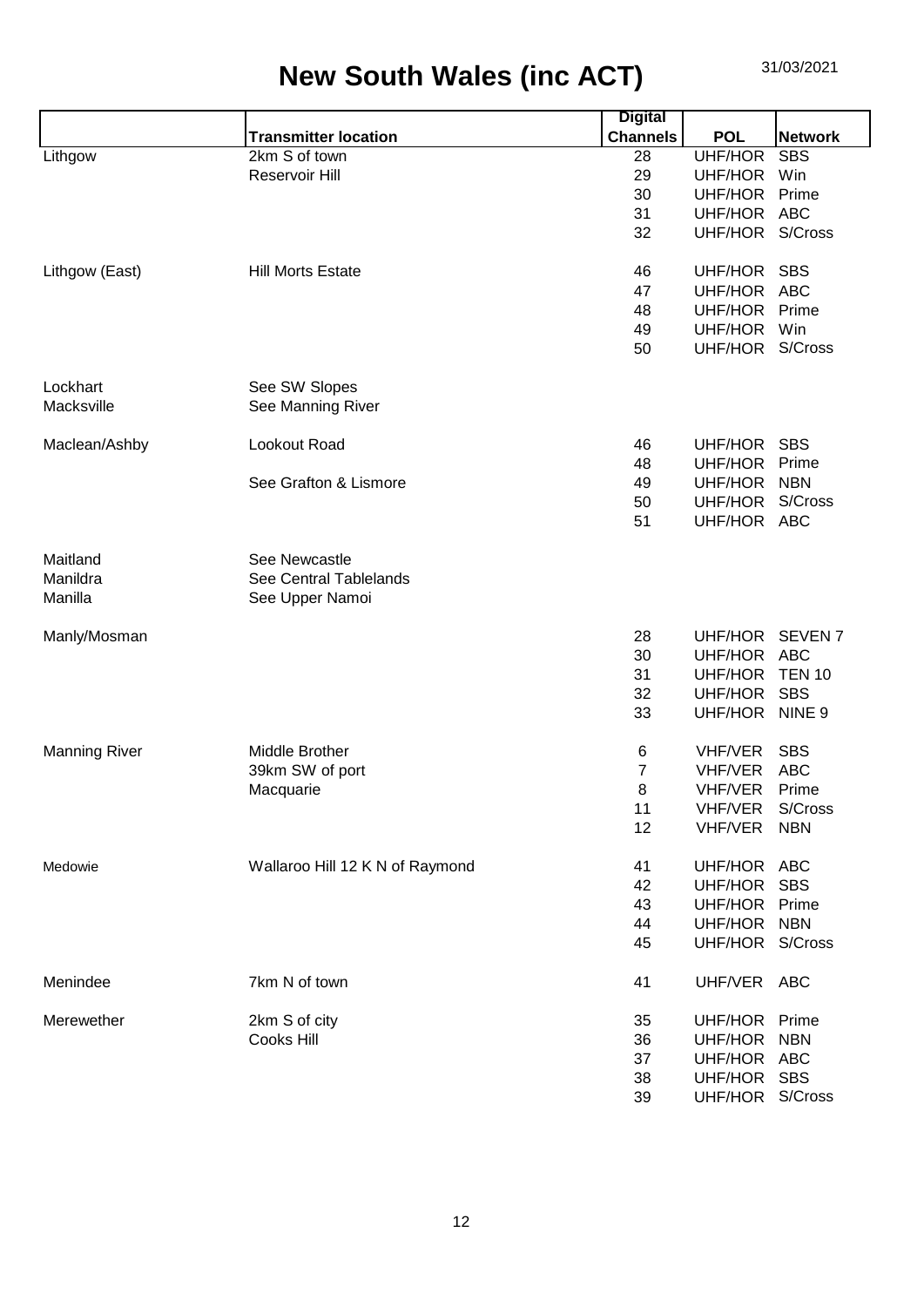|                            |                             | <b>Digital</b>  |                 |                |
|----------------------------|-----------------------------|-----------------|-----------------|----------------|
|                            | <b>Transmitter location</b> | <b>Channels</b> | <b>POL</b>      | <b>Network</b> |
| Merimbula                  | <b>Sapphire Coast Drive</b> | 35              | UHF/VER         | <b>ABC</b>     |
|                            |                             | 36              | UHF/VER         | Win            |
|                            |                             | 37              | UHF/VER         | S/Cross        |
|                            |                             | 38              | UHF/VER         | Prime          |
|                            |                             | 39              | UHF/VER         | <b>SBS</b>     |
|                            |                             |                 |                 |                |
| Merriwa                    | <b>Banderra Downs</b>       | 41              | UHF/VER         | <b>SBS</b>     |
|                            | 4km NW of town              | 42              | UHF/VER         | S/Cross        |
|                            |                             | 43              | UHF/VER         | <b>ABC</b>     |
|                            |                             | 44              | UHF/VER         | Prime          |
|                            |                             | 45              | UHF/VER         | <b>NBN</b>     |
|                            |                             |                 |                 |                |
| Mittagong                  | See Bowral                  |                 |                 |                |
| Molong                     | See Central Tablelands      |                 |                 |                |
| Moree                      |                             |                 |                 |                |
|                            | See Upper Namoi             |                 |                 |                |
| Moruya                     | See Batemans Bay            |                 |                 |                |
|                            | <b>OBriens Road</b>         |                 | UHF/VER         |                |
| Mount Kembla               |                             | 46              |                 | <b>ABC</b>     |
|                            |                             | 47              | UHF/VER         | Prime          |
|                            |                             | 48              | UHF/VER         | Win            |
|                            |                             | 49              | UHF/VER         | S/Cross        |
|                            |                             | 50              | UHF/VER         | <b>SBS</b>     |
|                            |                             |                 |                 |                |
| Mt Foster                  | Near Warren                 | 48              | UHF/VER         | Prime          |
|                            |                             | 49              | UHF/VER         | Win            |
|                            |                             | 50              | UHF/VER         | S/Cross        |
|                            |                             |                 |                 |                |
| Mudgee                     | <b>Endicott Hill</b>        | 40              | UHF/VER         | <b>SBS</b>     |
|                            | 3km SW of town              | 41              | UHF/VER         | <b>ABC</b>     |
|                            |                             | 42              | UHF/VER         | Prime          |
|                            |                             | 43              | UHF/VER         | Win            |
|                            |                             | 44              | UHF/VER         | S/Cross        |
|                            |                             |                 |                 |                |
| Mudgee town                | <b>Colliers Hill</b>        | 47              | UHF/HOR ABC     |                |
|                            |                             | 48              | UHF/HOR         | Prime          |
|                            |                             | 49              | UHF/HOR         | Win            |
|                            |                             | 50              | UHF/HOR         | S/Cross        |
|                            |                             | 51              | UHF/HOR         | <b>SBS</b>     |
|                            |                             |                 |                 |                |
| <b>Mullumbimby Creek</b>   | See Richmond/Tweed          |                 |                 |                |
|                            |                             |                 |                 |                |
| Murrumbidgee               | Mt Bingar                   | 28              | UHF/VER         | <b>ABC</b>     |
| <b>Irrigation District</b> | 25km NE of Griffith         | 29              | UHF/VER         | Win            |
|                            |                             | 30              | UHF/VER         | Prime          |
|                            |                             | 32              | UHF/VER         | S/Cross        |
|                            |                             | 33              | UHF/VER         | <b>SBS</b>     |
|                            |                             |                 |                 |                |
| Murrurundi                 | Mt Hellen                   | 34              | UHF/HOR SBS     |                |
|                            |                             |                 |                 |                |
|                            | 2km N of town               | 35              | UHF/HOR         | Prime          |
|                            |                             | 36              | UHF/HOR         | <b>NBN</b>     |
|                            |                             | 37              | UHF/HOR ABC     |                |
|                            |                             | 39              | UHF/HOR S/Cross |                |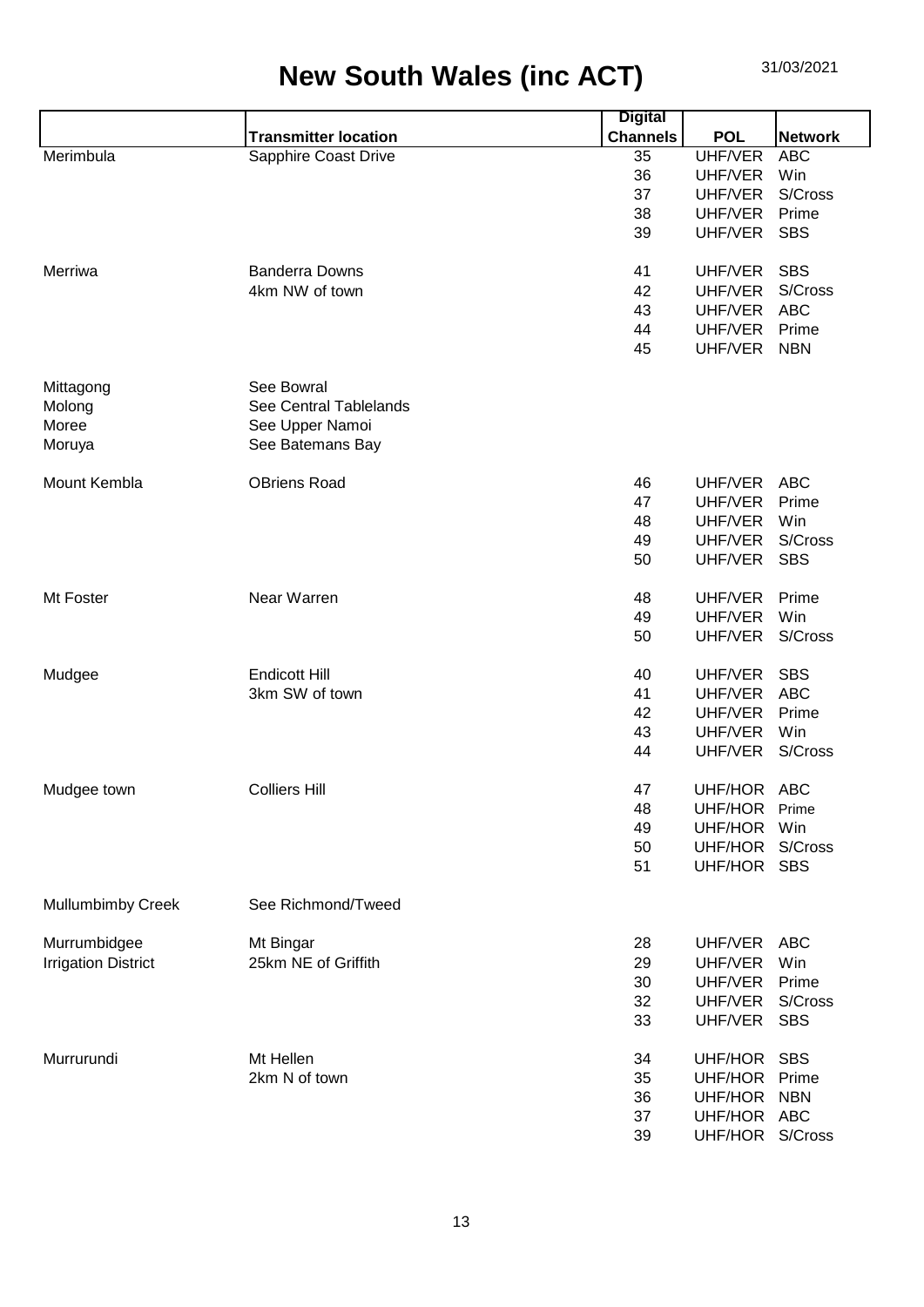|                        |                              | <b>Digital</b>  |                 |                |
|------------------------|------------------------------|-----------------|-----------------|----------------|
|                        | <b>Transmitter location</b>  | <b>Channels</b> | <b>POL</b>      | <b>Network</b> |
| Murwillumbah           | Mt Springbrook               | 29              | UHF/VER         | <b>ABC</b>     |
| (also listed in Qld)   | 24km N of town               | 30              | UHF/VER         | Prime          |
|                        |                              | 31              | UHF/VER         | <b>NBN</b>     |
|                        |                              | 32              | UHF/VER         | S/Cross        |
|                        |                              | 33              | UHF/VER         | <b>SBS</b>     |
|                        |                              |                 |                 |                |
| Muswellbrook           | See Upper Hunter             |                 |                 |                |
| Nambucca Heads         | See Grafton                  |                 |                 |                |
|                        |                              |                 |                 |                |
| Narooma                | 5km NW of town               | 46              | UHF/HOR SBS     |                |
|                        | <b>BUCKERIDGE LOOKOUT</b>    | 47              | UHF/HOR ABC     |                |
|                        |                              |                 |                 |                |
|                        |                              | 48              | UHF/HOR         | Prime          |
|                        |                              | 49              | UHF/HOR         | Win            |
|                        |                              | 50              | UHF/HOR S/Cross |                |
| Narrabri               | See Upper Namoi              |                 |                 |                |
|                        |                              |                 |                 |                |
| Narrandera             | <b>Quarry Tower</b>          | 34              | UHF/HOR         | <b>SBS</b>     |
|                        |                              | 36              | UHF/HOR         | <b>ABC</b>     |
|                        | See Murrumbidgee Irrig.      | 37              | UHF/HOR Prime   |                |
|                        |                              | 38              | UHF/HOR         | S/Cross        |
|                        |                              | 39              | UHF/HOR Win     |                |
|                        |                              |                 |                 |                |
| Narromine              | See Central Western          |                 |                 |                |
|                        |                              |                 |                 |                |
| Newcastle & Hunter     | <b>Great Sugarloaf Mount</b> | 35              | UHF/HOR         | Prime          |
| <b>Valley District</b> | 25km NW of city              | 36              | UHF/HOR         | <b>NBN</b>     |
|                        |                              | 37              | UHF/HOR ABC     |                |
|                        |                              | 38              | UHF/HOR         | <b>SBS</b>     |
|                        |                              | 39              | UHF/HOR S/Cross |                |
|                        |                              |                 |                 |                |
| Newcastle Also see     | Kotara                       |                 |                 |                |
|                        | Merrewether                  |                 |                 |                |
|                        | <b>Belmont North</b>         |                 |                 |                |
|                        | <b>Warners Bay</b>           |                 |                 |                |
|                        |                              |                 |                 |                |
| Nowra Nth              | 10km NNW of town             | 46              | UHF/VER         | <b>SBS</b>     |
|                        | Cambewarra L/O               | 47              | UHF/VER         | <b>ABC</b>     |
|                        |                              | 48              | UHF/VER         | Prime          |
|                        |                              | 49              | UHF/VER         | Win            |
|                        |                              | 50              | UHF/VER         | S/Cross        |
|                        |                              |                 |                 |                |
| Nyngan                 | 3km S of town                | 40              | UHF/HOR         | SBS            |
|                        |                              | 41              | UHF/HOR ABC     |                |
|                        |                              | 42              | UHF/HOR         | Prime          |
|                        |                              | 43              | UHF/HOR         | Win            |
|                        |                              | 44              | UHF/HOR S/Cross |                |
| Oberon                 | 3km NW of town               | 41              | UHF/HOR Win     |                |
|                        |                              |                 |                 |                |
|                        | <b>Falls Hill</b>            | 42              | UHF/HOR ABC     |                |
|                        |                              | 43              | UHF/HOR         | Prime          |
|                        |                              | 44              | UHF/HOR S/Cross |                |
|                        |                              | 45              | UHF/HOR SBS     |                |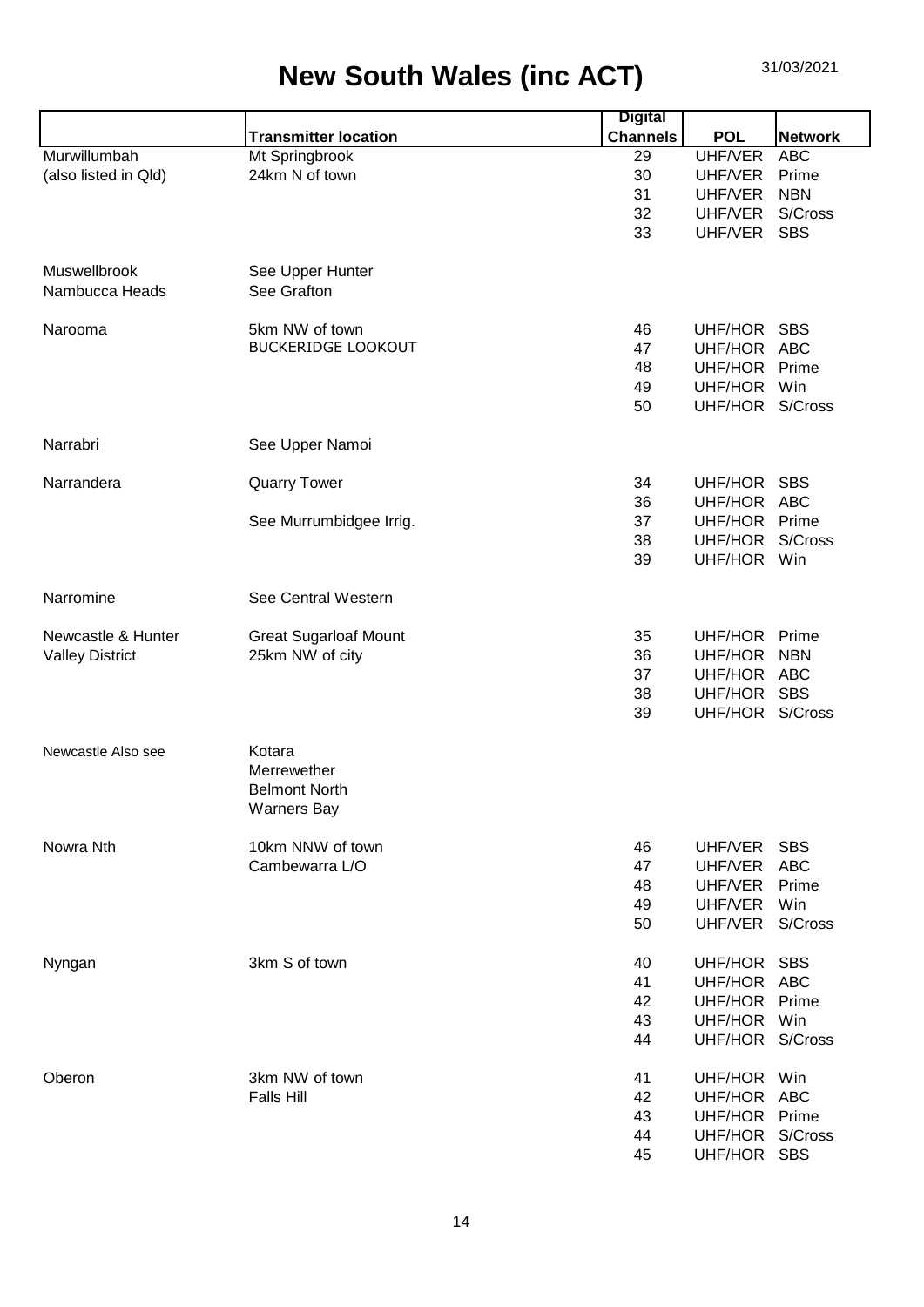|                             |                               | <b>Digital</b>  |                 |                   |
|-----------------------------|-------------------------------|-----------------|-----------------|-------------------|
|                             | <b>Transmitter location</b>   | <b>Channels</b> | <b>POL</b>      | <b>Network</b>    |
| Ocean Shores/Byron Bay      | <b>Scanlon Road Reservoir</b> | 46              | <b>UHF/HOR</b>  | <b>SBS</b>        |
|                             |                               | 48              | UHF/HOR         | Prime             |
|                             |                               | 49              | UHF/HOR         | <b>NBN</b>        |
|                             |                               | 50              | UHF/HOR S/Cross |                   |
|                             |                               | 51              | UHF/HOR ABC     |                   |
|                             |                               |                 |                 |                   |
| Orange                      | See Central Tablelands        |                 |                 |                   |
| Pambula                     | See Bega                      |                 |                 |                   |
|                             |                               |                 |                 |                   |
| Parkes (Spicer Park CP)     | Spicer Park CP                | 47              | UHF/VER         | <b>ABC</b>        |
|                             |                               | 48              | UHF/VER         | Prime             |
|                             |                               | 49              | UHF/VER         | Win               |
|                             |                               | 50              | UHF/VER         | S/Cross           |
|                             |                               | 51              | UHF/VER         | <b>SBS</b>        |
|                             |                               |                 |                 |                   |
| Patonga                     | See Sydney                    |                 |                 |                   |
|                             |                               |                 |                 |                   |
| Peak Hill                   | <b>Water Reservoir</b>        | 47              | UHF/VER         | <b>ABC</b>        |
|                             |                               | 48              | UHF/VER         | Prime             |
|                             |                               | 49              | UHF/VER         | Win<br>S/Cross    |
|                             |                               | 50              | UHF/VER         |                   |
|                             |                               | 51              | UHF/VER         | <b>SBS</b>        |
| Picton                      | Rememberence Dr               | 28              | UHF/VER         | <b>SEVEN7</b>     |
|                             |                               | 30              | UHF/VER         | <b>ABC</b>        |
|                             |                               | 31              | UHF/VER         | <b>TEN 10</b>     |
|                             |                               | 32              | UHF/VER         | <b>SBS</b>        |
|                             |                               | 33              | UHF/VER         | NINE <sub>9</sub> |
|                             |                               |                 |                 |                   |
| Port Macquarie              | See Manning River             |                 |                 |                   |
|                             |                               |                 |                 |                   |
| Port Stephens               | Gan Gan Hill                  | 28              | UHF/VER         | <b>NBN</b>        |
|                             |                               | 30              | UHF/VER         | <b>ABC</b>        |
|                             |                               | 31              | UHF/VER         | <b>SBS</b>        |
|                             |                               | 32              | UHF/VER         | Prime             |
|                             |                               | 33              | UHF/VER         | S/Cross           |
|                             |                               |                 |                 |                   |
| Portland &                  | Garland Hills 62km            | 40              | UHF/VER         | <b>SBS</b>        |
| Wallerawang                 | SSW of Portland               | 41              | UHF/VER         | <b>ABC</b>        |
|                             |                               | 42              | UHF/VER         | Win               |
|                             |                               | 43              | UHF/VER         | Prime             |
|                             |                               | 44              | UHF/VER         | S/Cross           |
|                             |                               |                 |                 |                   |
| Queanbeyan                  | See Canberra                  |                 |                 |                   |
| Quirindi                    | See Tamworth                  |                 |                 |                   |
|                             |                               |                 |                 |                   |
| <b>Richmond River &amp;</b> | Mt Nardi 24km SW              | 29              | UHF/HOR ABC     |                   |
| Tweed Valley area           | of Murwillimbah               | 30              | UHF/HOR         | Prime             |
|                             |                               | 31              | UHF/HOR NBN     |                   |
|                             |                               | 32              | UHF/HOR S/Cross |                   |
|                             |                               | 33              | UHF/HOR SBS     |                   |
|                             |                               |                 |                 |                   |

Scone Scone See Upper Hunter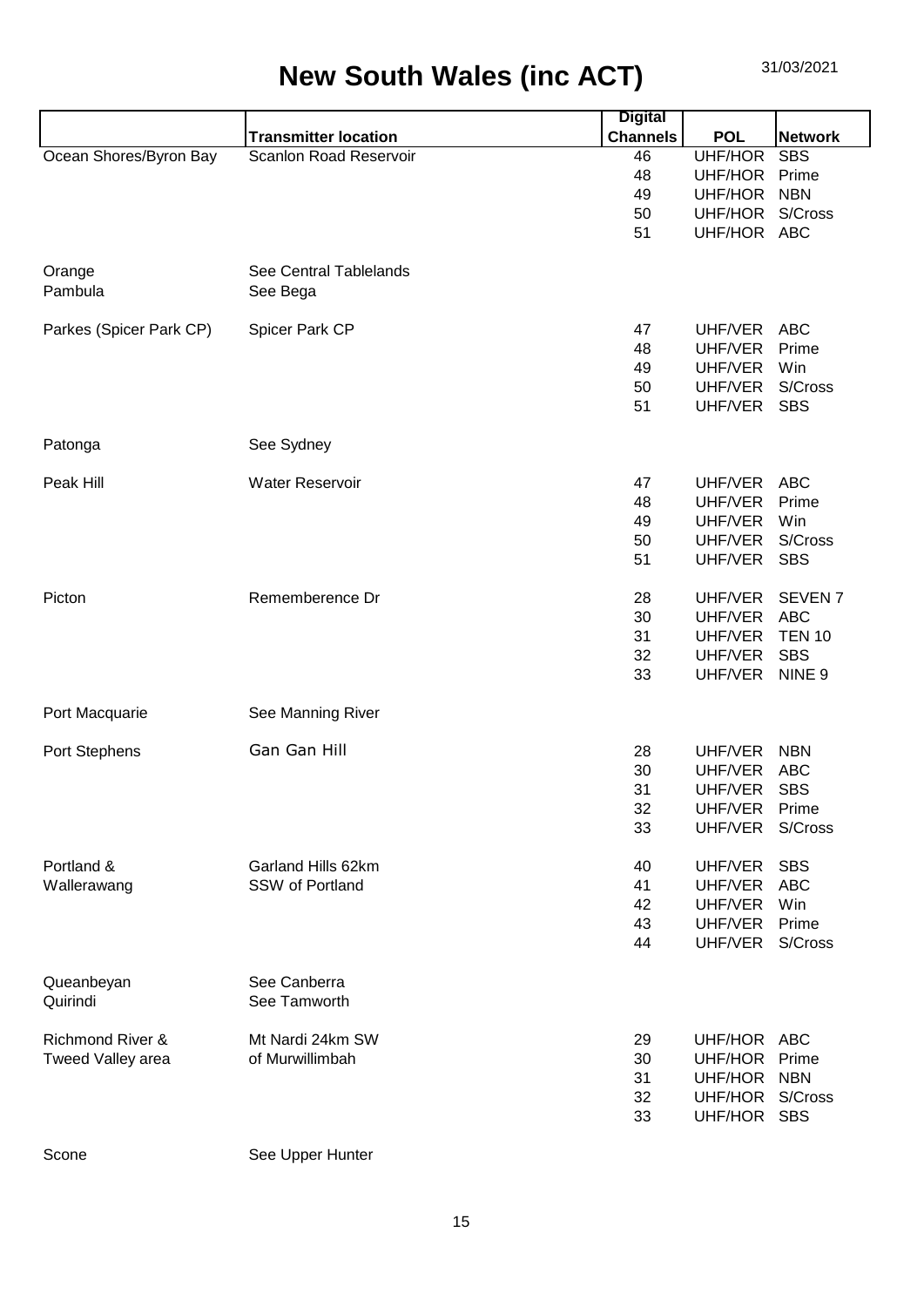|                          |                                    | <b>Digital</b>  |                 |                    |
|--------------------------|------------------------------------|-----------------|-----------------|--------------------|
|                          | <b>Transmitter location</b>        | <b>Channels</b> | <b>POL</b>      | <b>Network</b>     |
| Smiths Lake              | Macwood Rd                         | 40              | UHF/HOR         | <b>SBS</b>         |
|                          |                                    | 41              | UHF/HOR         | <b>ABC</b>         |
|                          |                                    | 42              | UHF/HOR         | Prime              |
|                          |                                    | 43              | UHF/HOR         | <b>NBN</b>         |
|                          |                                    | 44              | UHF/HOR         | S/Cross            |
| <b>Stanwell Park</b>     | <b>Bald Hill</b>                   | 46              | UHF/HOR         | Prime              |
|                          |                                    | 47              | UHF/HOR         | <b>ABC</b>         |
|                          |                                    | 48              | <b>UHF/HOR</b>  | Win                |
|                          |                                    | 49              | UHF/HOR         | <b>SBS</b>         |
|                          |                                    | 50              | UHF/HOR         | S/Cross            |
| Stroud                   | <b>King Street</b>                 | 41              | UHF/VER         | <b>ABC</b>         |
|                          |                                    | 42              | UHF/VER         | <b>SBS</b>         |
|                          |                                    | 43              | UHF/VER         | Prime              |
|                          |                                    | 44              | UHF/VER         | <b>NBN</b>         |
|                          |                                    | 45              | UHF/VER         | S/Cross            |
| SW slopes/E Riverina     | 22km SW of Cootam'a                | 46              | UHF/HOR ABC     |                    |
| <b>District</b>          | Mt Ulandra                         | 47              | UHF/HOR         | Prime              |
|                          |                                    | 48              | UHF/HOR         | <b>SBS</b>         |
|                          |                                    | 50              | UHF/HOR         | Win                |
|                          |                                    | 51              | UHF/HOR S/Cross |                    |
| Sydney                   | Willoughby                         | 6               | <b>VHF/HOR</b>  | SEVEN <sub>7</sub> |
|                          | Artarmon                           | 7               | <b>VHF/HOR</b>  | <b>SBS</b>         |
|                          |                                    | 8               | <b>VHF/HOR</b>  | NINE <sub>9</sub>  |
|                          |                                    | 11              | <b>VHF/HOR</b>  | <b>TEN 10</b>      |
|                          |                                    | 12              | <b>VHF/HOR</b>  | ABC                |
| <b>Sydney North West</b> | <b>Burralow Road Kurrajong</b>     | 28              | UHF/HOR         | SEVEN <sub>7</sub> |
|                          |                                    | 30              | UHF/HOR         | ABC                |
|                          |                                    | 31              | UHF/HOR         | <b>TEN 10</b>      |
|                          |                                    | 32              | UHF/HOR         | <b>SBS</b>         |
|                          |                                    | 33              | UHF/HOR         | NINE <sub>9</sub>  |
| Sydney South West        | Mount Hercules Rd                  | 40              | UHF/HOR         | <b>SBS</b>         |
|                          |                                    | 41              | UHF/HOR ABC     |                    |
|                          |                                    | 42              | UHF/HOR         | <b>SEVEN7</b>      |
|                          |                                    | 43              | UHF/HOR         | NINE <sub>9</sub>  |
|                          |                                    | 44              | UHF/HOR TEN 10  |                    |
| Sydney also see          | <b>Kings Cross</b><br>Manly/Mosman |                 |                 |                    |
| Talbingo                 | 4km NW of town                     | 40              | UHF/HOR         | <b>SBS</b>         |
|                          |                                    | 41              | UHF/HOR ABC     |                    |
|                          |                                    | 42              | UHF/HOR         | Prime              |
|                          |                                    | 43              | UHF/HOR Win     |                    |
|                          |                                    | 44              | UHF/HOR S/Cross |                    |
|                          |                                    |                 |                 |                    |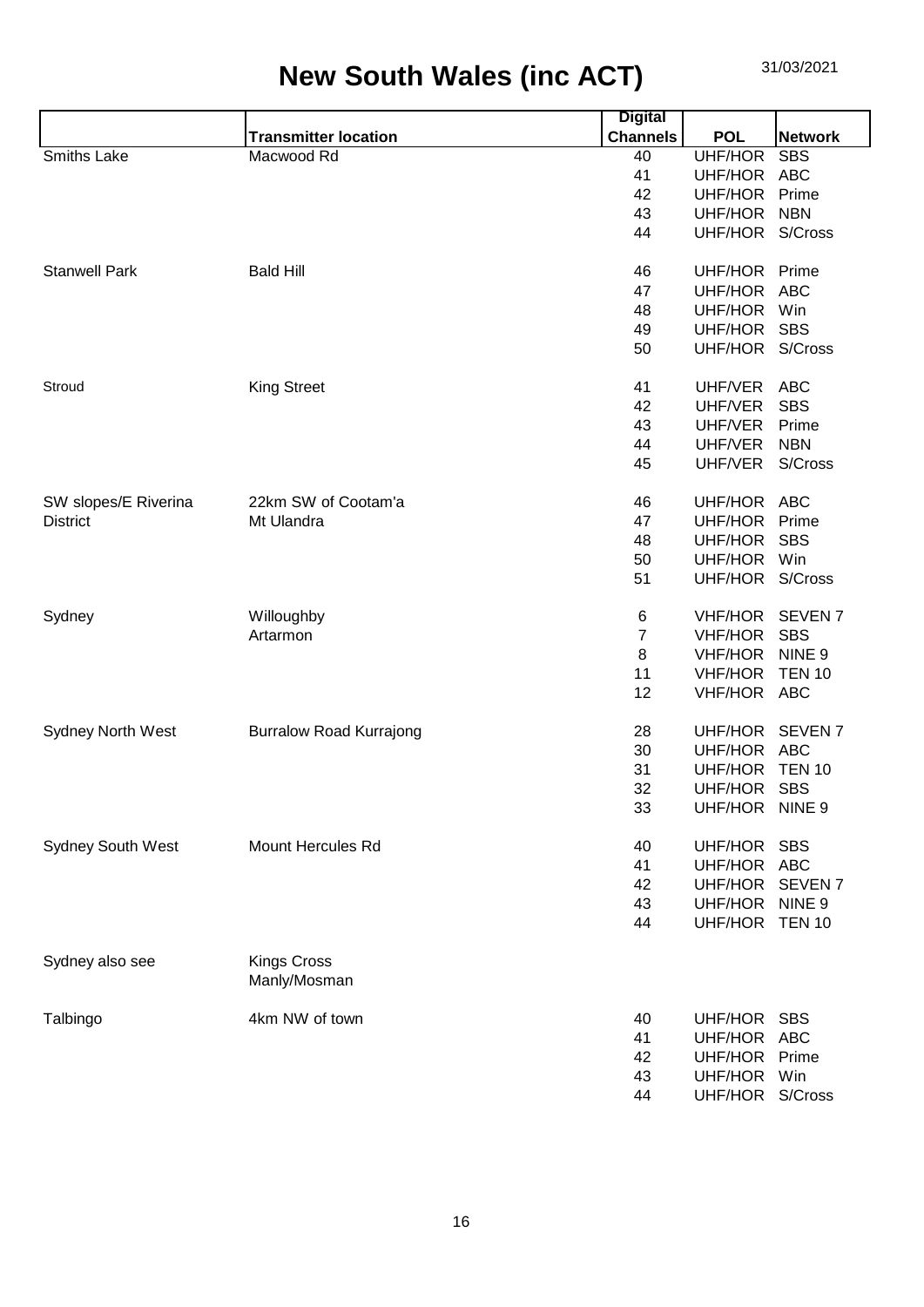|                 |                             | <b>Digital</b>  |                 |                |
|-----------------|-----------------------------|-----------------|-----------------|----------------|
|                 | <b>Transmitter location</b> | <b>Channels</b> | <b>POL</b>      | <b>Network</b> |
| Tamworth        | Soma Mountain               | 40              | UHF/HOR         | <b>SBS</b>     |
|                 | 30km SW of town             | 41              | UHF/HOR ABC     |                |
|                 |                             | 42              | UHF/HOR         | Prime          |
|                 |                             | 43              | UHF/HOR         | <b>NBN</b>     |
|                 |                             | 44              | UHF/HOR S/Cross |                |
| Taralga         | 5 K East of Taralga         | 28              | UHF/VER         | Prime          |
|                 |                             | 29              | UHF/VER         | <b>NBN</b>     |
|                 |                             | 30              | UHF/VER         | S/Cross        |
|                 |                             | 31              | UHF/VER         | <b>SBS</b>     |
|                 |                             | 32              | UHF/VER ABC     |                |
| Taree           | See Manning River           |                 |                 |                |
| Tathra          | See Bega                    |                 |                 |                |
| Tenterfield     | Mt McKenzie                 | 46              | UHF/HOR         | <b>SBS</b>     |
|                 | 7km SW of town              | 47              | UHF/HOR ABC     |                |
|                 |                             | 48              | UHF/HOR         | Prime          |
|                 |                             | 49              | UHF/HOR         | <b>NBN</b>     |
|                 |                             | 50              | UHF/HOR S/Cross |                |
| Thredbo         | Crackenback                 | 28              | UHF/HOR         | Prime          |
|                 | 3km NW of tpwn              | 29              | UHF/HOR         | Win            |
|                 |                             | 30              | UHF/HOR         | <b>SBS</b>     |
|                 |                             | 32              | UHF/HOR         | S/Cross        |
|                 |                             | 33              | UHF/HOR ABC     |                |
| Tottenham       | 4km NW of town              | 47              | UHF/VER ABC     |                |
| Tuggeranong     | See Canbera                 |                 |                 |                |
| Tumbarumba      | 8km E of town               | 40              | UHF/VER         | <b>SBS</b>     |
|                 |                             | 41              | UHF/VER         | <b>ABC</b>     |
|                 |                             | 42              | UHF/VER         | Prime          |
|                 |                             | 43              | UHF/VER         | Win            |
|                 |                             | 44              | UHF/VER         | S/Cross        |
| Tumbarumba Town | <b>Council Power St</b>     | 28              | UHF/HOR SBS     |                |
|                 |                             | 29              | UHF/HOR ABC     |                |
|                 |                             | 30              | UHF/HOR         | Prime          |
|                 |                             | 31              | UHF/HOR         | Win            |
|                 |                             | 32              | UHF/HOR S/Cross |                |
| Tumut           | 2km NE of town              | 40              | UHF/HOR         | <b>SBS</b>     |
|                 |                             | 41              | UHF/HOR ABC     |                |
|                 |                             | 42              | UHF/HOR Prime   |                |
|                 |                             | 43              | UHF/HOR Win     |                |
|                 |                             | 44              | UHF/HOR S/Cross |                |
|                 |                             |                 |                 |                |

Tuncurry See Manning River<br>
Tweed Valley See Richmond Rive See Richmond River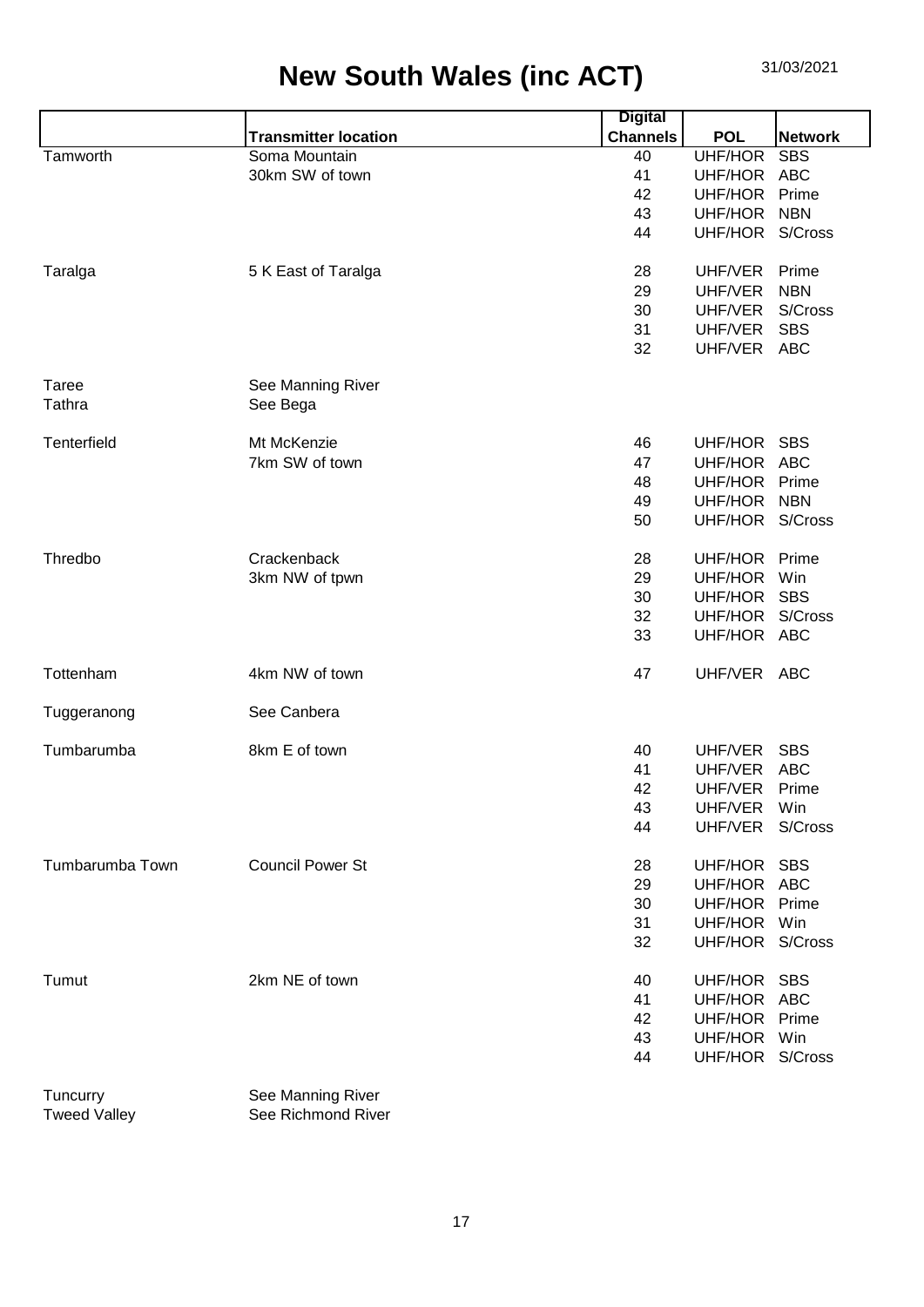|                     |                             | <b>Digital</b>  |                 |                |
|---------------------|-----------------------------|-----------------|-----------------|----------------|
|                     | <b>Transmitter location</b> | <b>Channels</b> | <b>POL</b>      | <b>Network</b> |
| Ulladulla           | <b>Little Forrest</b>       | 28              | <b>UHF/VER</b>  | <b>ABC</b>     |
|                     | 16km NW of town             | 30              | UHF/VER         | Prime          |
|                     |                             | 31              | UHF/VER         | <b>SBS</b>     |
|                     |                             | 32              | UHF/VER         | S/Cross        |
|                     |                             | 33              | UHF/VER         | Win            |
| <b>Upper Hunter</b> | Rossgole                    | 46              | UHF/HOR         | <b>SBS</b>     |
|                     | 12km SW of Scone            | 47              | UHF/HOR         | <b>ABC</b>     |
|                     |                             | 48              | UHF/HOR         | Prime          |
|                     |                             | 49              | UHF/HOR         | <b>NBN</b>     |
|                     |                             | 50              | UHF/HOR S/Cross |                |
| Upper Namoi         | Mt Dowe 35km                | 28              | UHF/HOR         | <b>SBS</b>     |
|                     | W of Cobbadah               | 29              | UHF/HOR         | <b>ABC</b>     |
|                     |                             | 30              | UHF/HOR         | Prime          |
|                     |                             | 31              | UHF/HOR         | <b>NBN</b>     |
|                     |                             | 32              | UHF/HOR S/Cross |                |
| Uralla              | <b>Mount Mutton</b>         | 46              | UHF/VER         | <b>SBS</b>     |
|                     |                             | 47              | UHF/VER         | <b>ABC</b>     |
|                     |                             | 49              | UHF/VER         | <b>NBN</b>     |
|                     |                             | 50              | UHF/VER         | S/Cross        |
|                     |                             | 51              | UHF/VER         | Prime          |
| Vacy                | <b>MT DOUGLAS</b>           | 30              | UHF/VER         | <b>SBS</b>     |
|                     |                             | 32              | UHF/VER         | <b>ABC</b>     |
| Wagga Wagga         | <b>Willans Hill</b>         | 40              | UHF/HOR SBS     |                |
|                     | 2km S of city               | 41              | UHF/HOR         | <b>ABC</b>     |
|                     |                             | 42              | UHF/HOR         | Prime          |
|                     |                             | 43              | UHF/HOR         | Win            |
|                     |                             | 44              | UHF/HOR S/Cross |                |
| Walcha              | 1km NE of town              | 40              | UHF/HOR         | <b>SBS</b>     |
|                     |                             | 42              | UHF/HOR         | Prime          |
|                     |                             | 43              | UHF/HOR         | S/Cross        |
|                     |                             | 44              | UHF/HOR         | <b>NBN</b>     |
|                     |                             | 45              | UHF/HOR ABC     |                |
| Walgett             | 1km NE of town              | 40              | UHF/HOR ABC     |                |
|                     |                             | 42              | UHF/HOR         | <b>SBS</b>     |
|                     |                             | 46              | UHF/HOR         | Imparja        |
|                     |                             | 48              | UHF/HOR         | Cent 7         |
|                     |                             | 50              | UHF/HOR S/Cross |                |
| Wallerawang         | See Portland                |                 |                 |                |
| Walwa/Jingelic      | 4 km East of JINGELLIC      | 47              | UHF/VER         | Prime          |
|                     |                             | 48              | UHF/VER         | Win            |
|                     |                             | 49              | UHF/VER         | S/Cross        |
|                     |                             | 50              | UHF/VER         | <b>SBS</b>     |
|                     |                             | 51              | UHF/VER         | <b>ABC</b>     |
|                     |                             |                 |                 |                |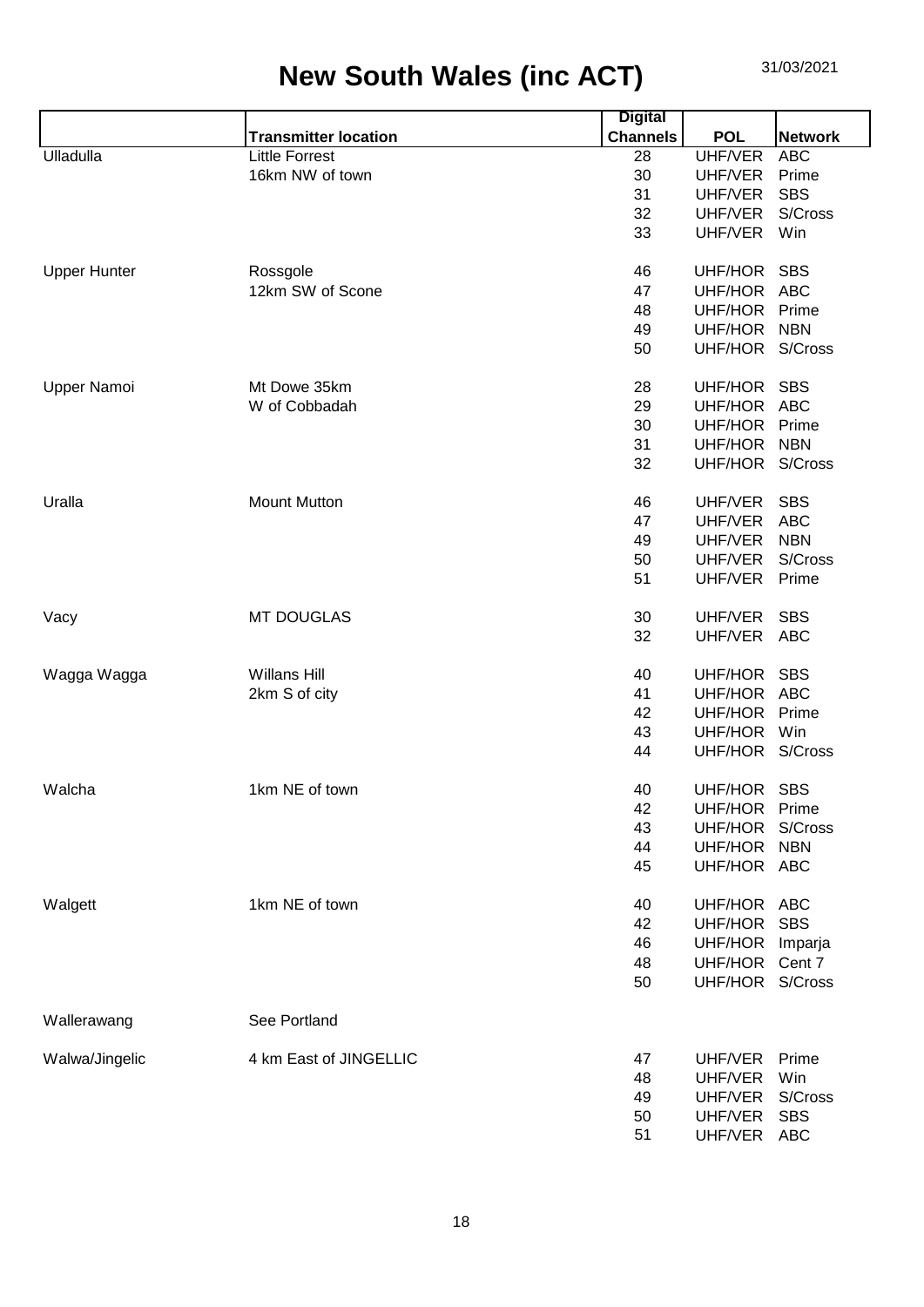|                     |                             | <b>Digital</b>  |                 |                    |
|---------------------|-----------------------------|-----------------|-----------------|--------------------|
|                     | <b>Transmitter location</b> | <b>Channels</b> | <b>POL</b>      | <b>Network</b>     |
| Warialda            | MT TOOLEMBAH                | 46              | UHF/HOR         | Prime              |
|                     |                             | 47              | UHF/HOR         | <b>NBN</b>         |
|                     |                             | 48              | UHF/HOR S/Cross |                    |
|                     |                             | 49              | UHF/HOR ABC     |                    |
|                     |                             | 50              | UHF/HOR SBS     |                    |
| <b>Warners Bay</b>  | Munibung Hill Cardiff       | 28              | UHF/VER         | <b>NBN</b>         |
|                     |                             | 30              | UHF/VER         | <b>ABC</b>         |
|                     |                             | 31              | UHF/VER         | <b>SBS</b>         |
|                     |                             | 32              | UHF/VER         | Prime              |
|                     |                             | 33              | UHF/VER         | S/Cross            |
| Wauchope            | See Manning River           |                 |                 |                    |
| Wellington          | Mount Wellesley             | 47              | UHF/HOR ABC     |                    |
|                     |                             | 48              | UHF/HOR         | Prime              |
|                     | See Central Tablelands      | 49              | UHF/HOR         | Win                |
|                     |                             | 50              | UHF/HOR S/Cross |                    |
|                     |                             | 51              | UHF/HOR SBS     |                    |
|                     |                             |                 |                 |                    |
| West Wyalong        | <b>Council Tower</b>        | 40              | UHF/HOR         | <b>SBS</b>         |
|                     |                             | 41              | UHF/HOR ABC     |                    |
|                     |                             | 42              | UHF/HOR         | Prime              |
|                     | See Murrumbidgee Irrig.     | 43              | UHF/HOR         | Win                |
|                     |                             | 44              | UHF/HOR S/Cross |                    |
| Wilcannia           | 2km NE of town              | 9               | VHF/HOR ABC     |                    |
|                     |                             | 28              | UHF/HOR         | Cent 7             |
|                     | Water Tower Hood St.        | 30              | UHF/HOR         | Imparja            |
|                     |                             | 32              | UHF/HOR         | S/Cross            |
|                     |                             | 34              | UHF/HOR SBS     |                    |
| Wollongong See also | Illawarra                   |                 |                 |                    |
|                     | <b>Stanwell Park</b>        |                 |                 |                    |
| Wollongong/North    | <b>Brokers Nose</b>         | 40              | UHF/HOR         | Win                |
|                     | 16km N of city              | 41              | UHF/HOR         | <b>ABC</b>         |
|                     |                             | 42              | UHF/HOR         | Prime              |
|                     |                             | 43              | UHF/HOR         | S/Cross            |
|                     |                             | 44              | UHF/HOR         | <b>SBS</b>         |
| Woolgoolga          |                             | 46              | UHF/HOR S/Cross |                    |
|                     |                             | 48              | UHF/HOR         | Prime              |
|                     |                             | 49              | UHF/HOR         | <b>NBN</b>         |
|                     |                             | 50              | UHF/HOR ABC     |                    |
|                     |                             | 51              | UHF/HOR SBS     |                    |
| Woronora            | <b>Top Eastern Cutting</b>  | 40              | UHF/VER         | <b>SBS</b>         |
|                     |                             | 41              | UHF/VER         | <b>ABC</b>         |
|                     |                             | 42              | UHF/VER         | SEVEN <sub>7</sub> |
|                     |                             | 43              | UHF/VER         | NINE 9             |
|                     |                             | 44              | UHF/VER         | <b>TEN 10</b>      |
|                     |                             |                 |                 |                    |